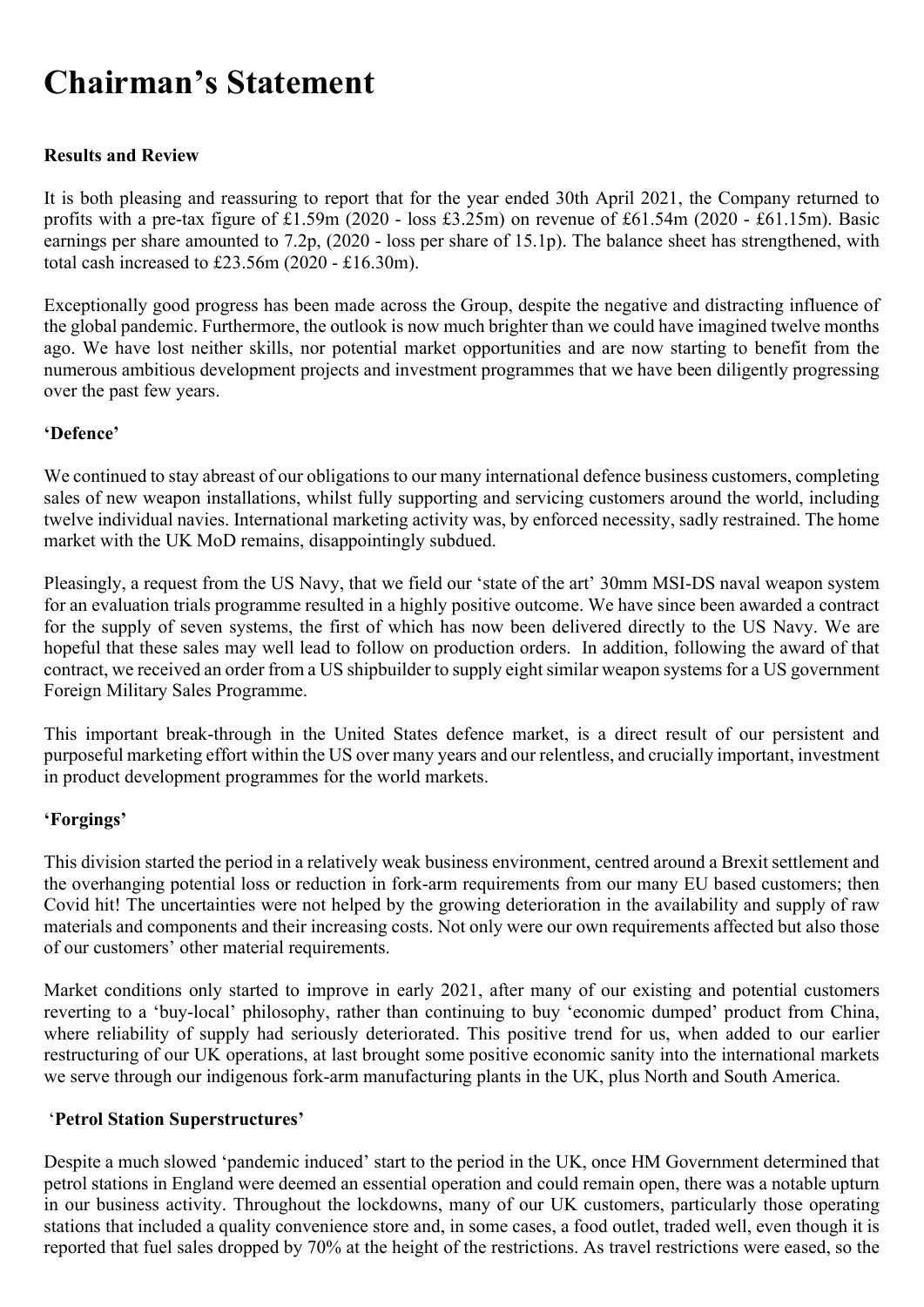need for structural maintenance and new builds gained momentum and there was a pleasing marked restoration in our UK activities.

Unfortunately, there was not a similar freedom of movement across mainland Europe and consequently our operation in Poland - which traditionally services customers from Scandinavia and across Eastern Europe - had a much reduced, activity level throughout the period.

Notwithstanding the challenges, the division, led by the UK operation, achieved a marked improvement in profitability over that reported in the prior year.

## 'Corporate Branding'

This division, which operates primarily across western European through operations based in The Netherlands and Germany, experienced a ten per cent reduction in activity compared to the previous year, owing to local and cross border travel restrictions and vigorously enforced lockdowns across the EU. Consequently, revenue was some 30% lower than anticipated. Across the sectors we serve, petrol, hospitality, airports and automotive, people movement was intensely restricted and as a consequence many of our customers' development programmes were simply put on an 'extended hold'.

By contrast, our UK 'Petrol Sign' business has continued to grow and prosper, responding in line with the more positive approach taken by the UK forecourt market highlighted in my comments on 'Petrol Station Superstructures'.

## **Outlook**

## 'Defence'

Our recent positive breakthrough into the western world's largest defence market is truly most encouraging and we will do our utmost to progress the many perceived opportunities that are out there. Our other product developments, aimed at opening up new global markets, are progressing to plan and once international travel arrangements can recommence this will enable the business to exploit a number of perceived and very promising opportunities.

Simultaneously, we are upgrading the capabilities of our existing UK manufacturing facilities and systems, to enhance further our production capabilities to meet anticipated future demand.

## 'Forgings'

With our highly efficient 'local' manufacturing operations in the UK, the United States and Brazil, we are well placed to take advantage of the growing ecological and economic pressures regarding minimising long distance shipping of products around the globe.

## 'Petrol Station Superstructures'

The UK petrol station market has recovered strongly and very positively from the initial lock-down pressures of the pandemic.

There continues to be a notable, and very positive change, in the structure of petrol station ownership in the UK. The long-established ownership of stations by the large international oil companies is diminishing and passing to that of that a small number of privately owned, well- funded, entrepreneurial groups. Consequently, there is considerable investment taking place to enhance their station operations, creating what is being termed 'mobility hubs,' that will offer, not only a wide variety of fuel options, but also high quality and spacious convenience stores; fast-food outlets; rest areas and internet amenities plus superior car valeting facilities.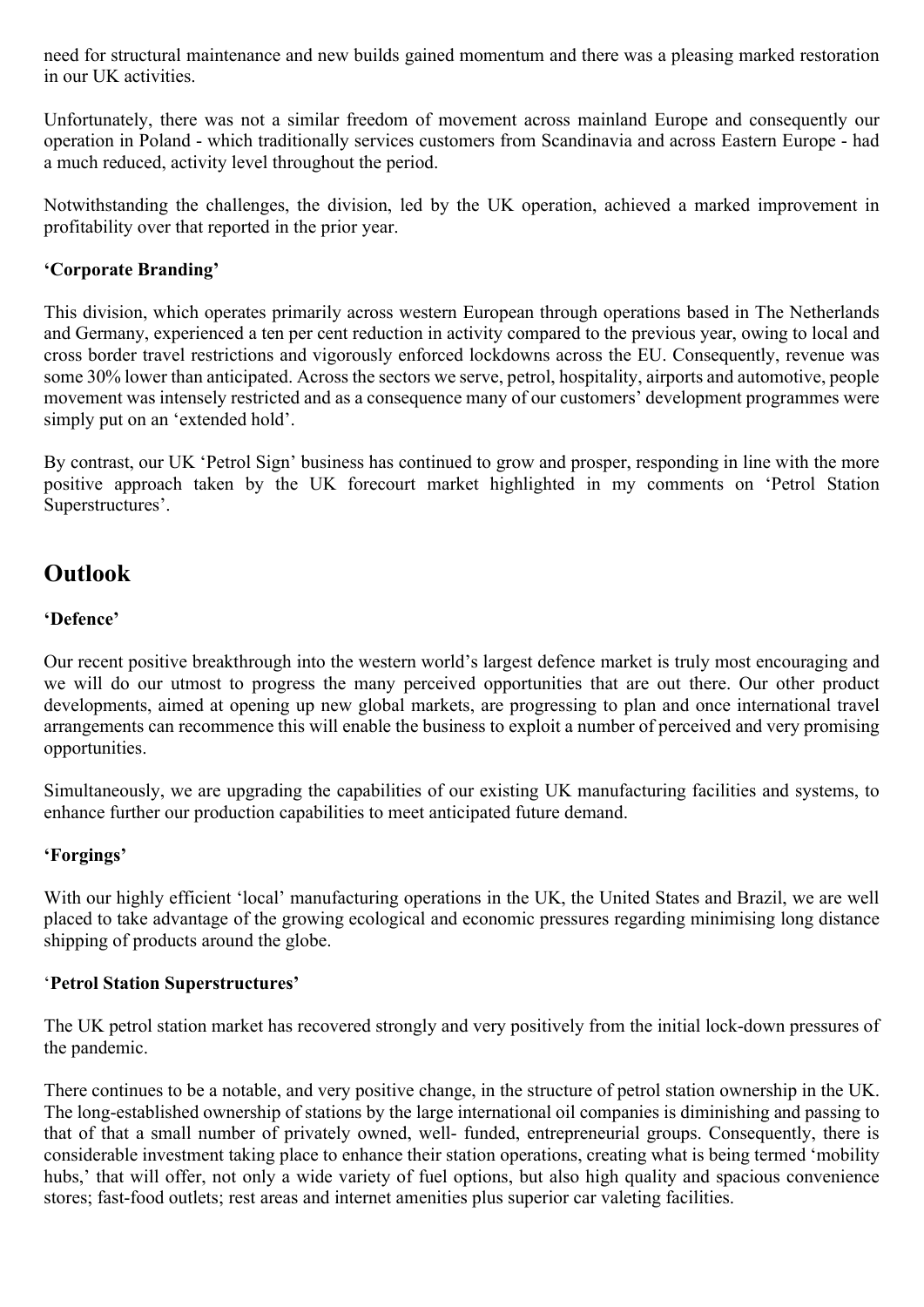With our Group's extensive experience and high reputation in the construction, maintenance and, most recently, the branding of petrol stations, we aim to continue to provide a superior, high quality service to these relatively new, and progressively minded, groups.

Our Poland based business, that enjoys an outstanding reputation for performance amongst the many customers it regularly serves in numerous countries, is well positioned to respond once inter country travel restraints are lifted and there is a restoration of business normality.

## 'Corporate Branding'

This division has still to contend with the present ongoing operational restraints on travel across international borders, necessitated by the pandemic.

In the meantime, we have reorganised and integrated the operations of this division to reflect the wider product and market sectors it serves. Not only have we considerably reduced costs, but it is now better focused on meeting the expectations of a broader customer market than just 'petrol', which had previously been the prime focus when we acquired the 'Petrol Sign BV' business in 2015.

In concluding, I thank all our employees for their support and commitment to the business in what has clearly been a most disruptive and frustrating business year for everyone.

Our thanks also to HM Government and to those Governments, in countries where we have operating businesses, for their 'Covid-19' support in what has been an unprecedented time.

Our commitment to moving the business forward remains at the forefront of our objectives after 15 months of continuous global restrictions. We remain resilient and dedicated, along with a great team of people and are well placed to achieving our aim. Most importantly, we also enjoy further enhanced strong financial resources to support and develop opportunities as they arise.

All matters considered the Board recommends the payment of a reinstated final dividend of 6.5p per share (2020 - 1.75p) making a total for the year of 8.25p (2020 - 3.5p). The final dividend is expected to be paid on the 10th August 2021, to those shareholders on the register at the close of business on 16th July 2021.

Michael Bell 21st June 2021

MS INTERNATIONAL plc Michael Bell Tel: 01302 322133

Shore Capital (Nominated Adviser and Broker) Patrick Castle **Tel: 020 7408 4090** Tel: 020 7408 4090 Daniel Bush

Copies of this announcement are available from the Company's registered office at MS INTERNATIONAL plc, Balby Carr Bank, Doncaster, DN4 8DH, England. The full Annual Report and Accounts, which will include the Notice of AGM, will be posted to shareholders on 6<sup>th</sup> July, 2021, will be available on the Company's website at www.msiplc.com and will be delivered to the Registrar of Companies after it has been laid before the Company's members at the Annual General Meeting to be held on 29th July 2021 at The Holiday Inn, Warmsworth, Doncaster.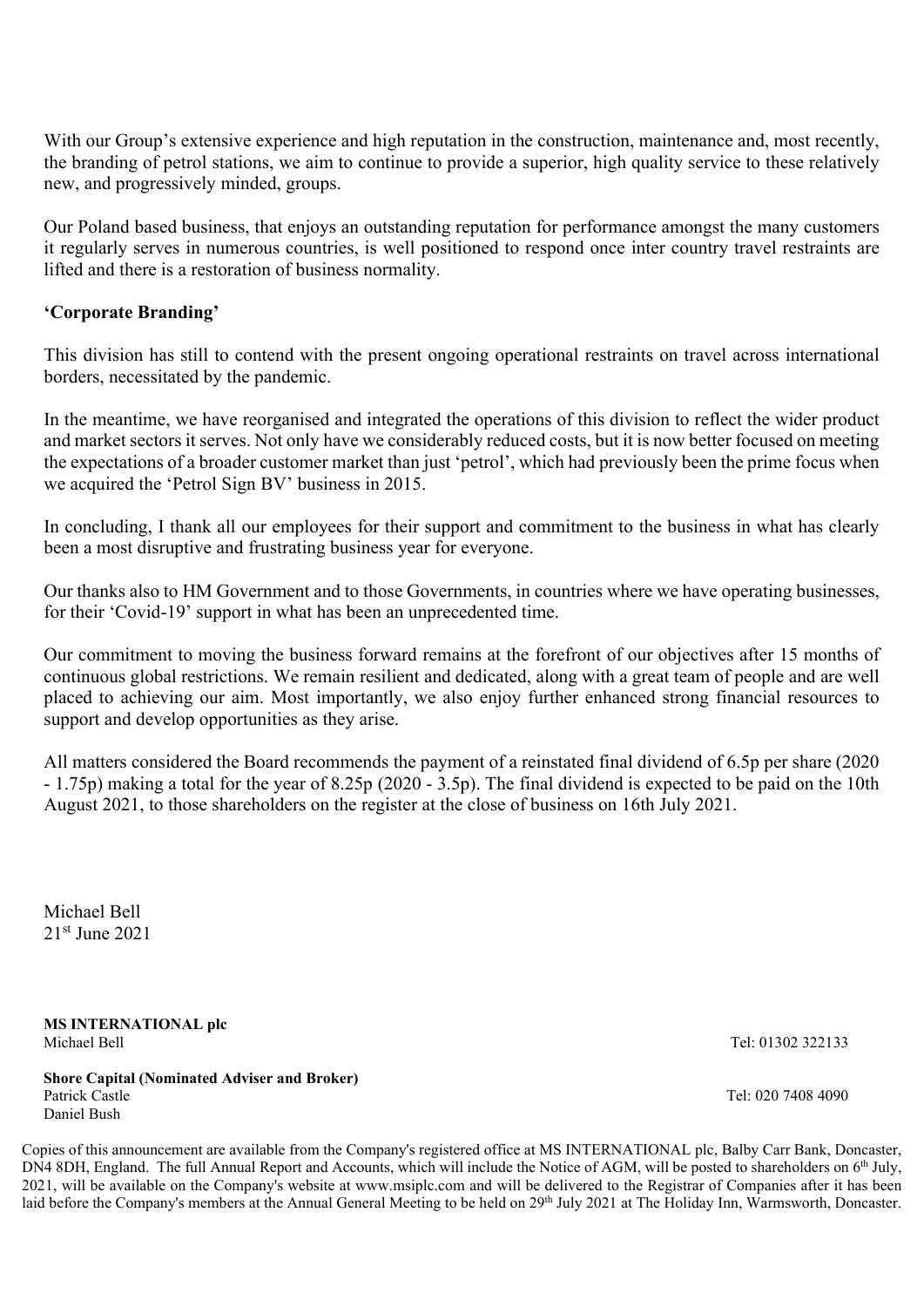## Consolidated income statement

| For the year ended 30th April, 2021                                     |                  |                |
|-------------------------------------------------------------------------|------------------|----------------|
|                                                                         | 2021             | 2020           |
| Continuing operations                                                   | <b>Total</b>     | Total          |
|                                                                         | £'000            | $\pounds 000$  |
| Revenue                                                                 | 61,539           | 61,153         |
| Cost of sales                                                           | (44, 218)        | (48, 275)      |
| Gross profit                                                            | 17,321           | 12,878         |
| Distribution costs                                                      | (2,581)          | (3, 455)       |
| Administrative expenses                                                 | (12, 954)        | (12, 542)      |
|                                                                         | (15, 535)        | (15,997)       |
| Group operating profit/(loss)                                           | 1,786            | (3,119)        |
| Share of net profit of joint venture                                    | 28               |                |
| Interest received                                                       | 10               | 133            |
| Interest paid                                                           | (92)             | (103)          |
| Other finance costs - pensions                                          | (140)            | (164)          |
|                                                                         | (222)            | (134)          |
| Profit/(loss) before taxation<br>Taxation                               | 1,592<br>(415)   | (3,253)<br>762 |
| Profit/(loss) for the year attributable to equity holders of the parent | 1,177            | (2, 491)       |
| Basic earnings/(loss) per share                                         | 7.2p             | (15.1p)        |
| Diluted earnings/(loss) per share                                       | 7.0 <sub>p</sub> | (15.1p)        |

## Consolidated statement of comprehensive income

For the year ended 30th April, 2021

|                                                                                       | 2021         | 2020    |
|---------------------------------------------------------------------------------------|--------------|---------|
|                                                                                       | <b>Total</b> | Total   |
|                                                                                       | £'000        | £'000   |
| Profit/(loss) for the year attributable to equity holders of the parent               | 1,177        | (2,491) |
| Exchange differences on retranslation of foreign operations                           | (38)         | (55)    |
| Net other comprehensive loss to be reclassified to profit or loss in subsequent years | (38)         | (55)    |
| Remeasurement gains/(losses) on defined benefit pension scheme                        | 1,213        | (2,197) |
| Deferred tax on remeasurement on defined benefit scheme                               | (230)        | 545     |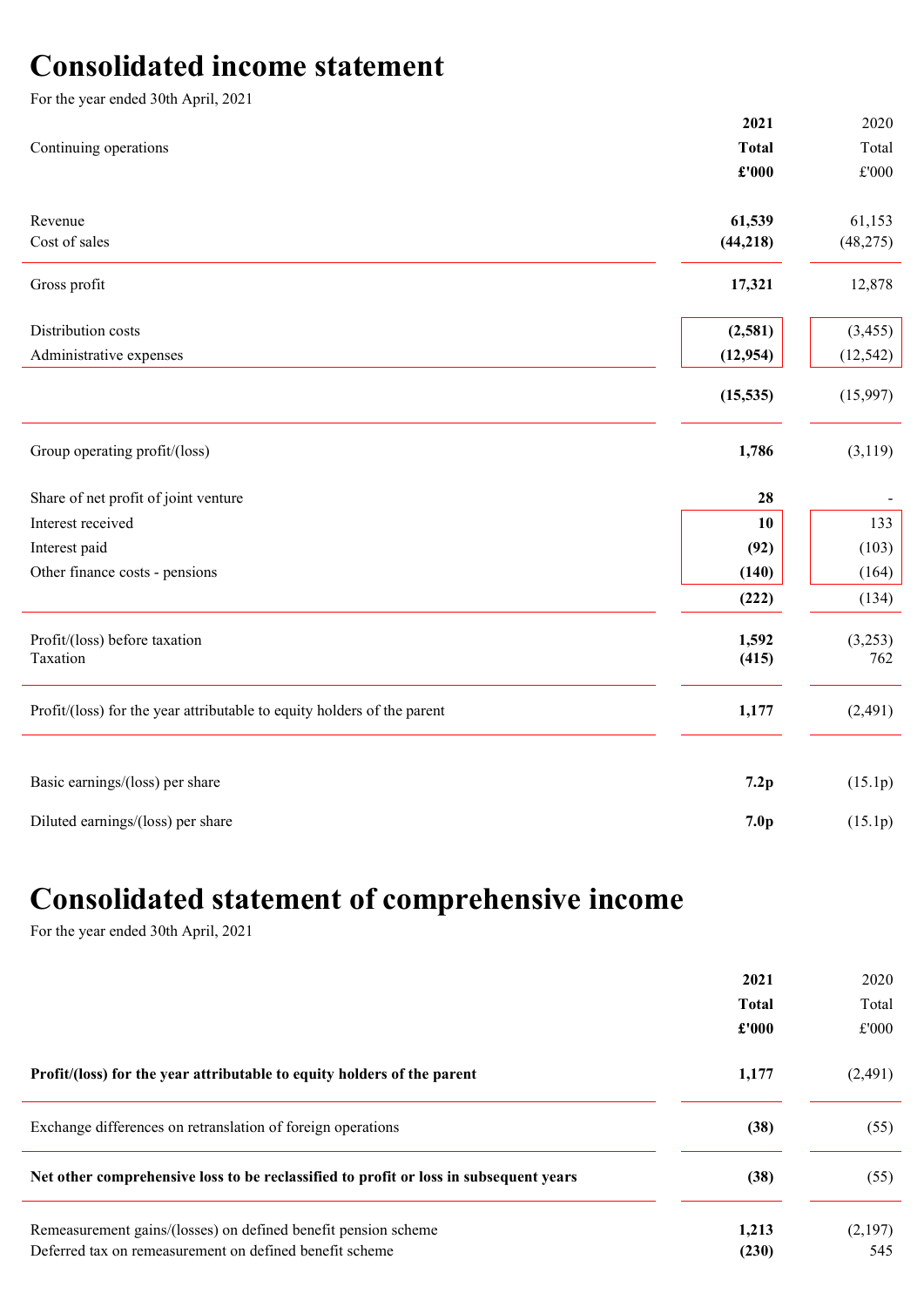| Deferred tax on revaluation surplus on land and buildings                                             | $\overline{\phantom{0}}$ | (110)   |
|-------------------------------------------------------------------------------------------------------|--------------------------|---------|
| Net other comprehensive income/(loss) not being reclassified to profit or loss in subsequent<br>years | 983                      | (1,762) |
| Total comprehensive income/(loss) for the year attributable to equity holders of the parent           | 2.122                    | (4,308) |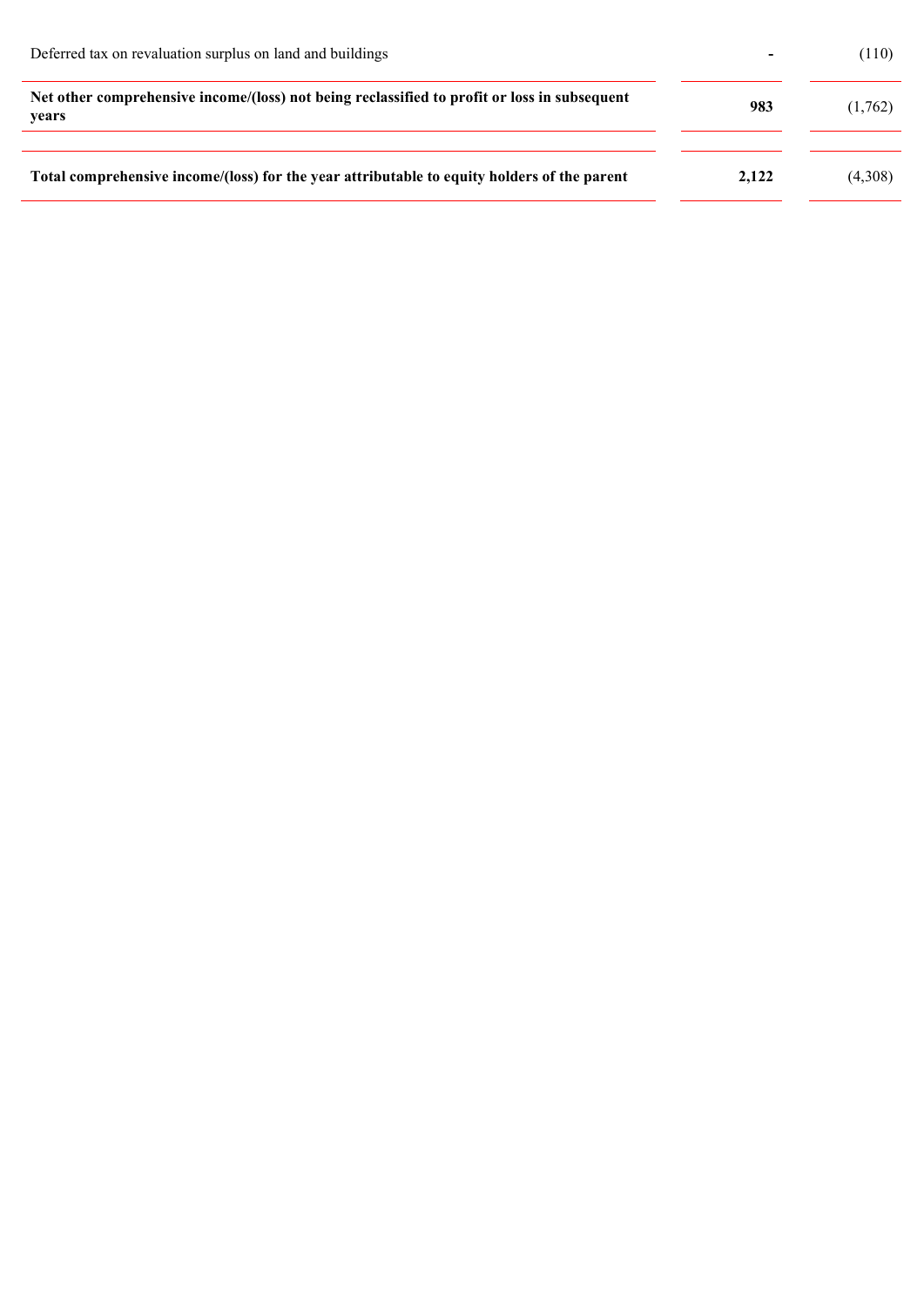## Consolidated and company statement of changes in equity

For the year ended 30th April, 2021

| (a) Group<br>At 27th April, 2019<br>Loss for the year<br>Other comprehensive loss | Share<br>capital<br>£'000<br>1,840<br>$\overline{a}$ | Capital<br>redemption<br>reserve<br>$\pounds 000$<br>901<br>$\overline{a}$ | Other<br>reserve<br>${\bf S}$<br>£'000<br>2,815 | Revaluatio<br>n reserve<br>£'000<br>6,055 | Special<br>reserve<br>£'000<br>1,629<br>$\overline{a}$ | Currency<br>translatio<br>n reserve<br>£'000<br>279 | Treasur<br>y shares<br>$\pounds 000$<br>(3,059)<br>$\qquad \qquad \blacksquare$ | Retaine<br>d<br>earning<br>S<br>£'000<br>25,338<br>(2, 491)<br>(1,762) | <b>Total</b><br>shareholder<br>s' funds<br>£'000<br>35,798<br>(2, 491) |
|-----------------------------------------------------------------------------------|------------------------------------------------------|----------------------------------------------------------------------------|-------------------------------------------------|-------------------------------------------|--------------------------------------------------------|-----------------------------------------------------|---------------------------------------------------------------------------------|------------------------------------------------------------------------|------------------------------------------------------------------------|
|                                                                                   |                                                      | $\frac{1}{2}$                                                              | $\overline{a}$                                  |                                           | $\overline{a}$<br>$\blacksquare$                       | (55)                                                | $\blacksquare$                                                                  | (4,253)                                                                | (1, 817)                                                               |
| Total comprehensive loss<br>Dividends paid                                        |                                                      |                                                                            |                                                 |                                           |                                                        | (55)                                                | $\qquad \qquad \blacksquare$<br>$\overline{a}$                                  | (1, 362)                                                               | (4,308)<br>(1, 362)                                                    |
| At 30th April, 2020                                                               | 1,840                                                | 901                                                                        | 2,815                                           | 6,055                                     | 1,629                                                  | 224                                                 | (3,059)                                                                         | 19,723                                                                 | 30,128                                                                 |
| Profit for the year<br>Other comprehensive<br>(loss)/income                       |                                                      | $\overline{a}$<br>$\overline{a}$                                           |                                                 |                                           | $\overline{a}$                                         | (38)                                                | $\qquad \qquad \blacksquare$<br>$\overline{a}$                                  | 1,177<br>983                                                           | 1,177<br>945                                                           |
| Total comprehensive<br>(loss)/income                                              |                                                      |                                                                            |                                                 |                                           |                                                        | (38)                                                | $\qquad \qquad \blacksquare$                                                    | 2,160                                                                  | 2,122                                                                  |
| Dividends paid                                                                    |                                                      |                                                                            |                                                 |                                           |                                                        |                                                     |                                                                                 | (578)                                                                  | (578)                                                                  |
| Purchase of own shares                                                            |                                                      |                                                                            |                                                 |                                           |                                                        | $\overline{\phantom{a}}$                            | (636)                                                                           |                                                                        | (636)                                                                  |
| Cancellation of shares                                                            | (56)                                                 | 56                                                                         |                                                 |                                           |                                                        |                                                     | 906                                                                             | (906)                                                                  |                                                                        |
| At 30th April, 2021                                                               | 1,784                                                | 957                                                                        | 2,815                                           | 6,055                                     | 1,629                                                  | 186                                                 | (2,789)                                                                         | 20,399                                                                 | 31,036                                                                 |
| (b) Company                                                                       |                                                      |                                                                            |                                                 |                                           |                                                        |                                                     |                                                                                 |                                                                        |                                                                        |
| At 27th April, 2019                                                               | 1,840                                                | 901                                                                        | 7,620                                           |                                           | 1,629                                                  |                                                     | (3,059)                                                                         | 17,222                                                                 | 26,153                                                                 |
| Profit for the year                                                               |                                                      | Ē,                                                                         |                                                 |                                           |                                                        |                                                     |                                                                                 | 1,366                                                                  | 1,366                                                                  |
| Other comprehensive loss                                                          |                                                      | $\overline{\phantom{m}}$                                                   | $\overline{a}$                                  |                                           | $\overline{a}$                                         |                                                     | $\overline{a}$                                                                  | (1,608)                                                                | (1,608)                                                                |
| Total comprehensive loss<br>Dividends paid                                        | -                                                    |                                                                            |                                                 |                                           |                                                        |                                                     |                                                                                 | (242)<br>(1, 362)                                                      | (242)<br>(1, 362)                                                      |
| At 30th April, 2020                                                               | 1,840                                                | 901                                                                        | 7,620                                           |                                           | 1,629                                                  |                                                     | (3,059)                                                                         | 15,618                                                                 | 24,549                                                                 |
| Profit for the year                                                               |                                                      | $\overline{a}$                                                             |                                                 |                                           |                                                        |                                                     | $\blacksquare$                                                                  | 1,548                                                                  | 1,548                                                                  |
| Other comprehensive<br>income                                                     |                                                      |                                                                            |                                                 |                                           |                                                        |                                                     |                                                                                 | 899                                                                    | 899                                                                    |
| Total comprehensive<br>income                                                     |                                                      |                                                                            |                                                 |                                           |                                                        |                                                     |                                                                                 | 2,447                                                                  | 2,447                                                                  |
| Dividends paid                                                                    |                                                      |                                                                            |                                                 |                                           |                                                        |                                                     |                                                                                 | (578)                                                                  | (578)                                                                  |
| Purchase of own shares                                                            |                                                      |                                                                            |                                                 |                                           |                                                        |                                                     | (636)                                                                           |                                                                        | (636)                                                                  |
| Cancellation of shares                                                            | (56)                                                 | 56                                                                         |                                                 |                                           |                                                        |                                                     | 906                                                                             | (906)                                                                  |                                                                        |
| At 30th April, 2021                                                               | 1,784                                                | 957                                                                        | 7,620                                           |                                           | 1,629                                                  |                                                     | (2,789)                                                                         | 16,581                                                                 | 25,782                                                                 |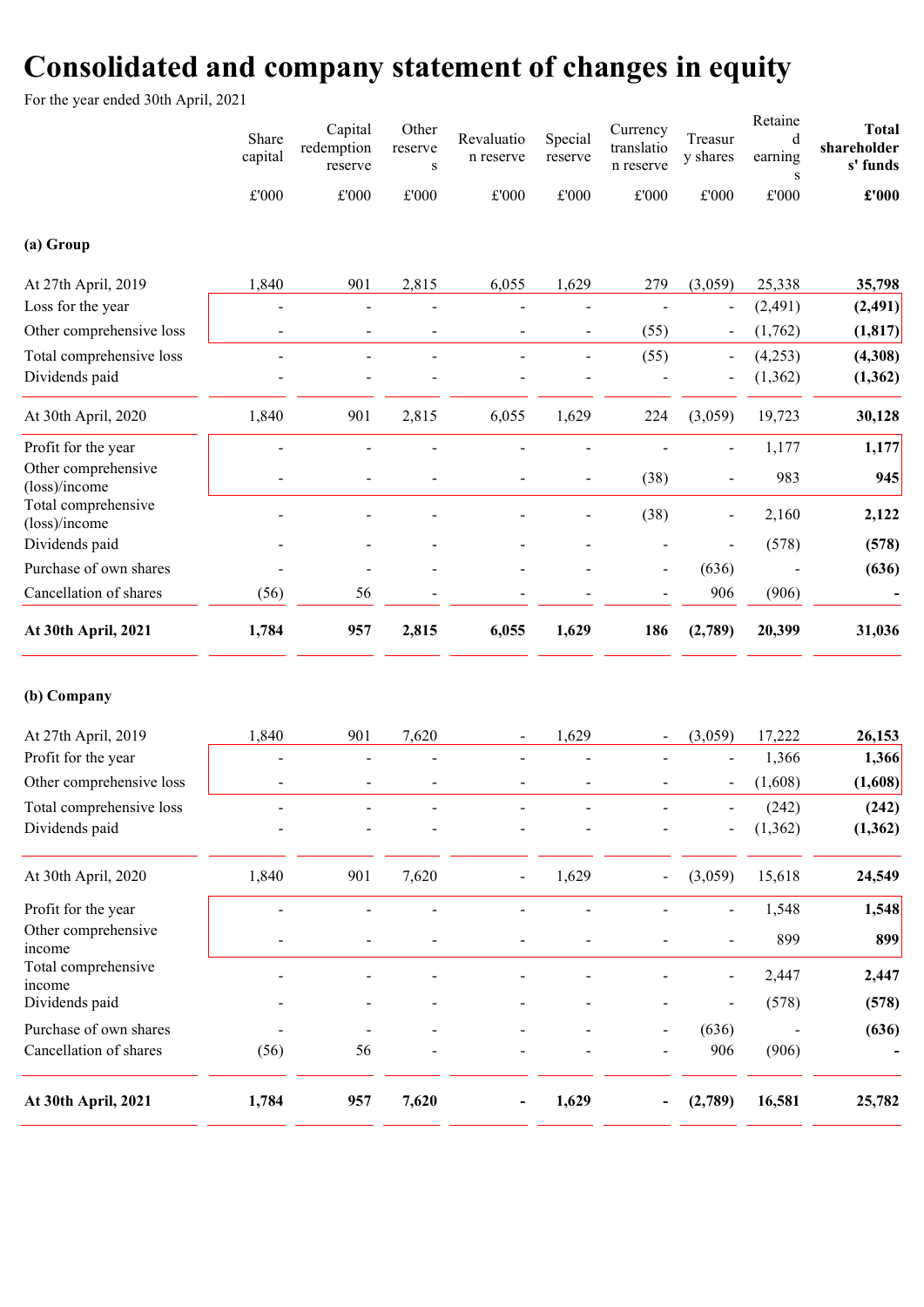## Consolidated and company statements of financial position

At 30th April, 2021

|                                                          | Group   |               | Company |         |  |
|----------------------------------------------------------|---------|---------------|---------|---------|--|
|                                                          | 2021    | 2020          | 2021    | 2020    |  |
|                                                          | £'000   | $\pounds 000$ | £'000   | £'000   |  |
| <b>ASSETS</b>                                            |         |               |         |         |  |
| <b>Non-current assets</b>                                |         |               |         |         |  |
| Property, plant, and equipment                           | 19,113  | 20,111        | 935     | 1,121   |  |
| Right-of-use assets                                      | 530     | 1,214         | 5,486   | 5,943   |  |
| Intangible assets                                        | 3,558   | 4,140         |         |         |  |
| Investments in subsidiaries                              |         |               | 17,313  |         |  |
|                                                          | 36      |               |         | 18,036  |  |
| Investment in joint venture<br>Deferred income tax asset |         |               |         |         |  |
|                                                          | 1,606   | 1,875         | 1,600   | 1,875   |  |
|                                                          | 24,843  | 27,340        | 25,334  | 26,975  |  |
| <b>Current assets</b>                                    |         |               |         |         |  |
| Inventories                                              | 12,423  | 15,857        | 1,498   | 1,543   |  |
| Trade and other receivables                              | 9,369   | 4,589         | 16,135  | 15,433  |  |
| Contract assets                                          | 1,998   |               |         |         |  |
| Income tax receivable                                    | 194     | 719           | 141     | 139     |  |
| Prepayments                                              | 2,010   | 1,775         | 543     | 296     |  |
| Cash and cash equivalents                                | 17,390  | 16,125        | 943     |         |  |
| Restricted cash held in Escrow                           | 6,165   |               |         |         |  |
|                                                          | 49,549  | 39,065        | 19,260  | 17,411  |  |
|                                                          |         |               |         |         |  |
| <b>TOTAL ASSETS</b>                                      | 74,392  | 66,405        | 44,594  | 44,386  |  |
|                                                          |         |               |         |         |  |
| <b>EQUITY AND LIABILITIES</b>                            |         |               |         |         |  |
| <b>Equity</b>                                            |         |               |         |         |  |
| Share capital                                            | 1,784   | 1,840         | 1,784   | 1,840   |  |
| Capital redemption reserve                               | 957     | 901           | 957     | 901     |  |
| Other reserves                                           | 2,815   | 2,815         | 7,620   | 7,620   |  |
| Revaluation reserve                                      | 6,055   | 6,055         |         |         |  |
| Special reserve                                          | 1,629   | 1,629         | 1,629   | 1,629   |  |
| Currency translation reserve                             |         |               |         |         |  |
|                                                          | 186     | 224           |         |         |  |
| Treasury shares                                          | (2,789) | (3,059)       | (2,789) | (3,059) |  |
| Retained earnings                                        | 20,399  | 19,723        | 16,581  | 15,618  |  |
| TOTAL EQUITY SHAREHOLDERS' FUNDS                         | 31,036  | 30,128        | 25,782  | 24,549  |  |
| <b>Non-current liabilities</b>                           |         |               |         |         |  |
| Defined benefit pension liability                        | 7,095   | 8,563         | 7,095   | 8,563   |  |
| Deferred income tax liability                            | 1,553   | 1,641         |         |         |  |
| Lease liabilities                                        | 380     | 893           | 5,214   | 5,609   |  |
|                                                          |         |               |         |         |  |
|                                                          | 9,028   | 11,097        | 12,309  | 14,172  |  |
| <b>Current liabilities</b>                               |         |               |         |         |  |
| Bank overdraft                                           |         |               |         | 391     |  |
| Trade and other payables                                 | 12,410  | 11,309        | 5,234   | 3,854   |  |
| Contract liabilities                                     | 21,192  | 13,370        | 874     | 1,037   |  |
| Income tax payable                                       | 561     | 165           |         |         |  |
| Lease liabilities                                        | 165     | 336           | 395     | 383     |  |
|                                                          |         |               |         |         |  |
|                                                          | 34,328  | 25,180        | 6,503   | 5,665   |  |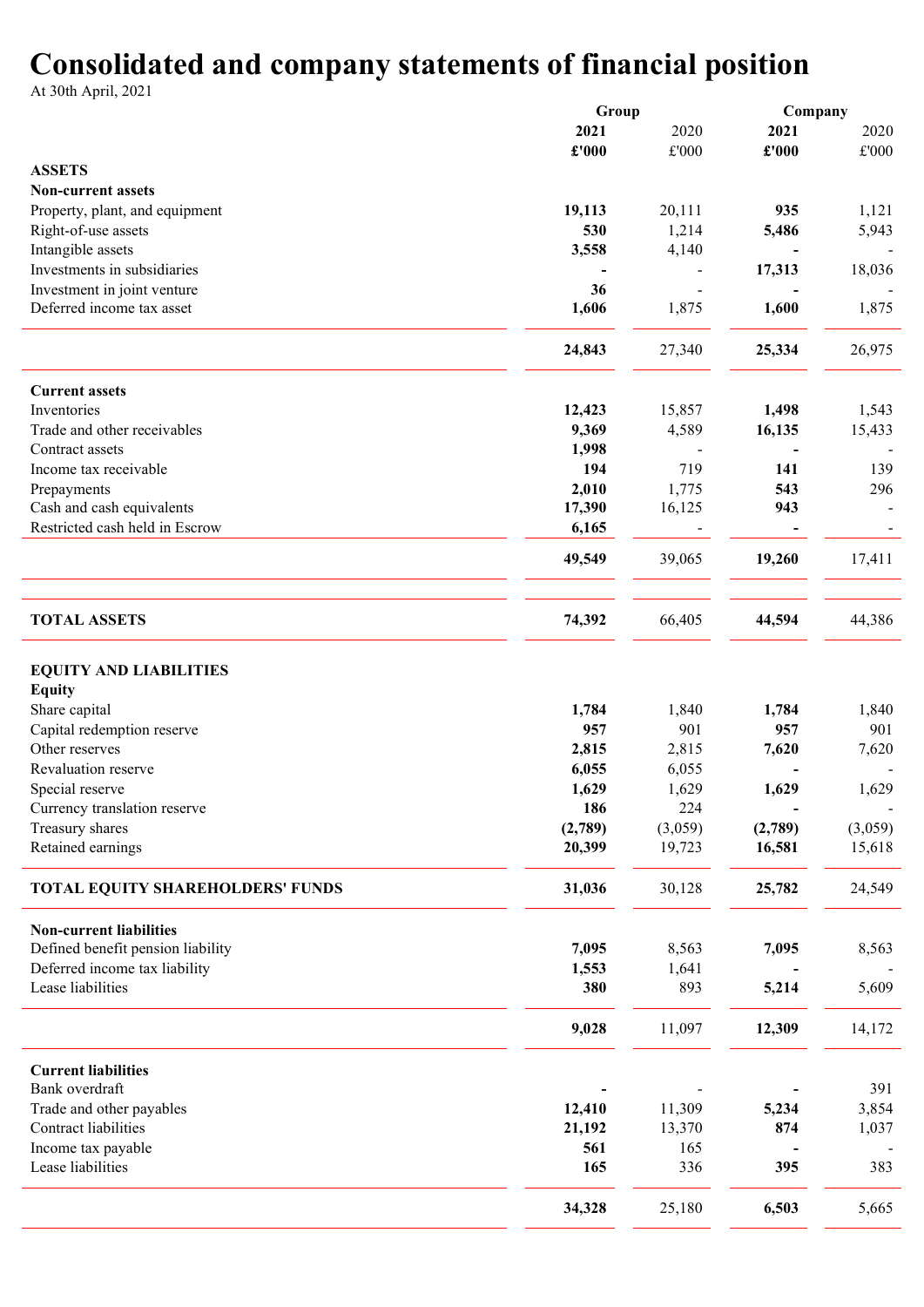| <b>TOTAL EQUITY AND LIABILITIES</b> | 74,392 | 66,405 | 44,594 | 44,386 |
|-------------------------------------|--------|--------|--------|--------|
|                                     |        |        |        |        |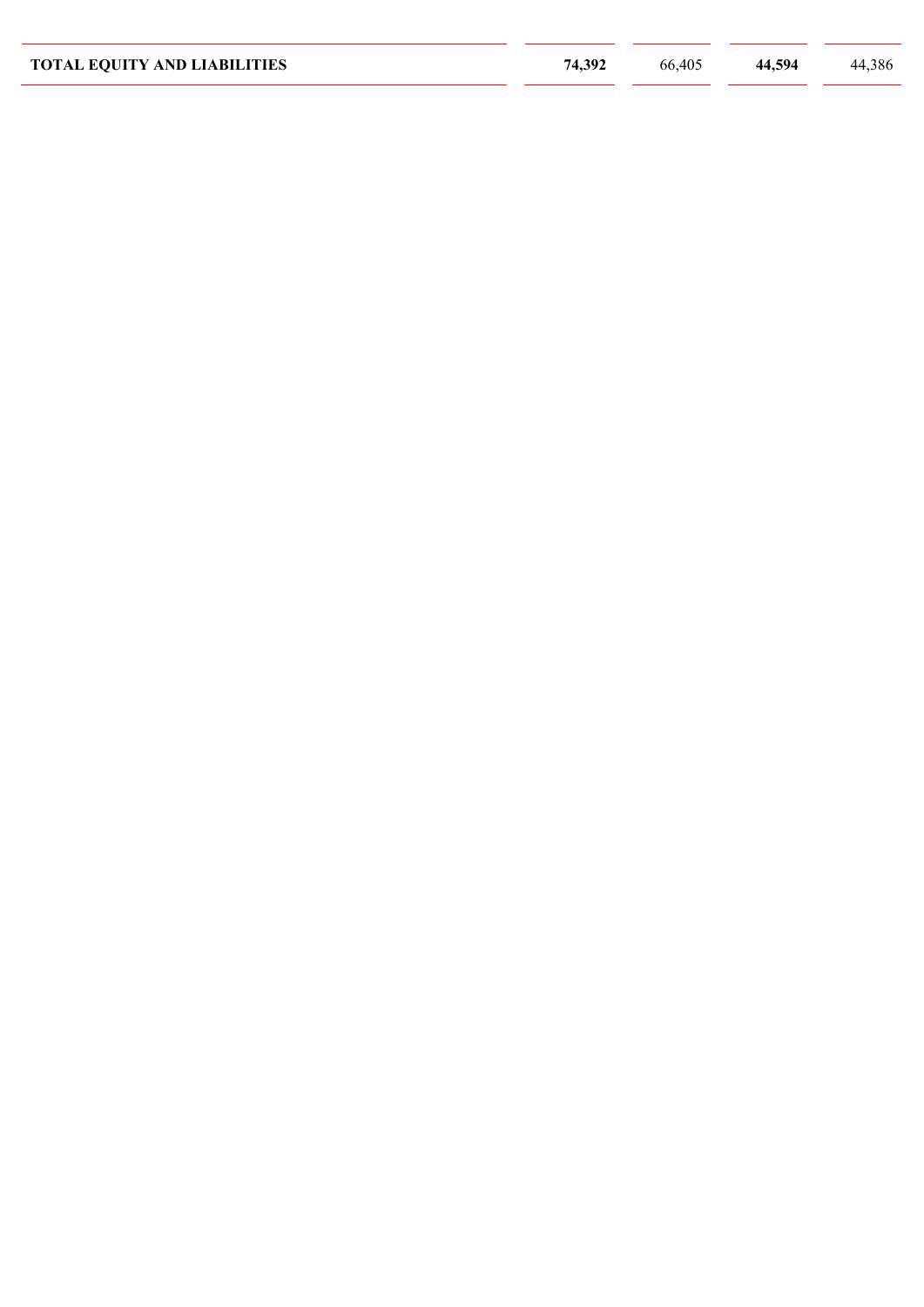## Consolidated and company cash flow statements

For the year ended 30th April, 2021

| 2021<br>2020<br>$\pounds 000$<br>£'000<br>Profit/(loss) before taxation<br>1,592<br>(3,253)<br>Adjustments to reconcile profit before taxation to net cash inflow/(outflow) from operating<br>activities<br>Past service pension costs<br>205<br>Depreciation charge of owned assets and right-of-use assets<br>1,666<br>1,671<br>Amortisation charge<br>237<br>360<br>Impairment of goodwill<br>348<br>Write off of acquired goodwill<br>8<br>271 | 2021<br>£'000<br>92<br>205<br>895 | 2020<br>$\pounds 000$<br>(1,216)<br>1,001 |
|----------------------------------------------------------------------------------------------------------------------------------------------------------------------------------------------------------------------------------------------------------------------------------------------------------------------------------------------------------------------------------------------------------------------------------------------------|-----------------------------------|-------------------------------------------|
|                                                                                                                                                                                                                                                                                                                                                                                                                                                    |                                   |                                           |
|                                                                                                                                                                                                                                                                                                                                                                                                                                                    |                                   |                                           |
|                                                                                                                                                                                                                                                                                                                                                                                                                                                    |                                   |                                           |
|                                                                                                                                                                                                                                                                                                                                                                                                                                                    |                                   |                                           |
|                                                                                                                                                                                                                                                                                                                                                                                                                                                    |                                   |                                           |
|                                                                                                                                                                                                                                                                                                                                                                                                                                                    |                                   |                                           |
|                                                                                                                                                                                                                                                                                                                                                                                                                                                    |                                   |                                           |
|                                                                                                                                                                                                                                                                                                                                                                                                                                                    |                                   |                                           |
|                                                                                                                                                                                                                                                                                                                                                                                                                                                    |                                   |                                           |
| Profit on sale of fixed assets<br>(104)<br>(74)                                                                                                                                                                                                                                                                                                                                                                                                    | (61)                              | (93)                                      |
| Share of net profit of joint venture<br>(28)                                                                                                                                                                                                                                                                                                                                                                                                       |                                   |                                           |
| Termination of lease<br>(7)                                                                                                                                                                                                                                                                                                                                                                                                                        |                                   |                                           |
| 222<br>Finance costs<br>134                                                                                                                                                                                                                                                                                                                                                                                                                        | 366                               | 412                                       |
| 516<br>10<br>Foreign exchange gains                                                                                                                                                                                                                                                                                                                                                                                                                |                                   |                                           |
| Decrease/(increase) in inventories<br>3,377<br>(1,445)                                                                                                                                                                                                                                                                                                                                                                                             | 44                                | (81)                                      |
| (Increase)/decrease in receivables<br>(6, 834)<br>3,019                                                                                                                                                                                                                                                                                                                                                                                            | 37                                | 4,057                                     |
| (Increase)/decrease in prepayments<br>(237)<br>25                                                                                                                                                                                                                                                                                                                                                                                                  | (246)                             | 3                                         |
| Increase/(decrease) in payables<br>(1,021)<br>1,162                                                                                                                                                                                                                                                                                                                                                                                                | 1,296                             | (3, 462)                                  |
| Increase/(decrease) in progress payments<br>7,824<br>(1,611)                                                                                                                                                                                                                                                                                                                                                                                       | (163)                             | 571                                       |
| Pension fund payments<br>(600)<br>(600)                                                                                                                                                                                                                                                                                                                                                                                                            | (600)                             | (600)                                     |
| 9,377<br>Cash generated from/(invested in) operating activities<br>(2, 544)                                                                                                                                                                                                                                                                                                                                                                        | 1,865                             | 592                                       |
| Net interest (paid)/received<br>(52)<br>66                                                                                                                                                                                                                                                                                                                                                                                                         | (49)                              | (59)                                      |
| Taxation received/(paid)<br>(848)<br>460                                                                                                                                                                                                                                                                                                                                                                                                           |                                   | 30                                        |
| 9,785<br>(3,326)<br>Net cash inflow/(outflow) from operating activities                                                                                                                                                                                                                                                                                                                                                                            | 1,816                             | 563                                       |
| <b>Investing activities</b>                                                                                                                                                                                                                                                                                                                                                                                                                        |                                   |                                           |
| Payments for acquisitions, net of cash acquired<br>(89)<br>(1, 178)                                                                                                                                                                                                                                                                                                                                                                                |                                   |                                           |
| Dividends received from subsidiaries                                                                                                                                                                                                                                                                                                                                                                                                               | 1,498                             | 1,895                                     |
| Purchase of property, plant, and equipment<br>(781)<br>(721)                                                                                                                                                                                                                                                                                                                                                                                       | (268)                             | (409)                                     |
| Proceeds on disposal of property, plant, and equipment<br>97<br>128                                                                                                                                                                                                                                                                                                                                                                                | 62                                | 101                                       |
| Increase in cash held in the Escrow account maturing in more than 90 days<br>(6,165)                                                                                                                                                                                                                                                                                                                                                               |                                   |                                           |
| Net cash (outflow)/inflow from investing activities<br>(1,771)<br>(6,938)                                                                                                                                                                                                                                                                                                                                                                          | 1,292                             | 1,587                                     |
| <b>Financing activities</b>                                                                                                                                                                                                                                                                                                                                                                                                                        |                                   |                                           |
| Purchase of own shares<br>(636)                                                                                                                                                                                                                                                                                                                                                                                                                    | (636)                             |                                           |
| (268)<br>Lease payments<br>(327)                                                                                                                                                                                                                                                                                                                                                                                                                   | (560)                             | (597)                                     |
| Dividends paid<br>(1, 362)<br>(578)                                                                                                                                                                                                                                                                                                                                                                                                                | (578)                             | (1,362)                                   |
| Net cash outflow from financing activities<br>(1, 541)<br>(1,630)                                                                                                                                                                                                                                                                                                                                                                                  | (1,774)                           | (1,959)                                   |
| Increase/(decrease) in cash and cash equivalents<br>1,306<br>(6, 727)                                                                                                                                                                                                                                                                                                                                                                              | 1,334                             | 191                                       |
| Opening cash and cash equivalents/(bank overdraft)<br>16,125<br>22,886                                                                                                                                                                                                                                                                                                                                                                             | (391)                             | (582)                                     |
| Exchange differences on cash and cash equivalents<br>(41)<br>(34)                                                                                                                                                                                                                                                                                                                                                                                  |                                   |                                           |
| Closing cash and cash equivalents/(bank overdraft)<br>17,390<br>16,125                                                                                                                                                                                                                                                                                                                                                                             | 943                               | (391)                                     |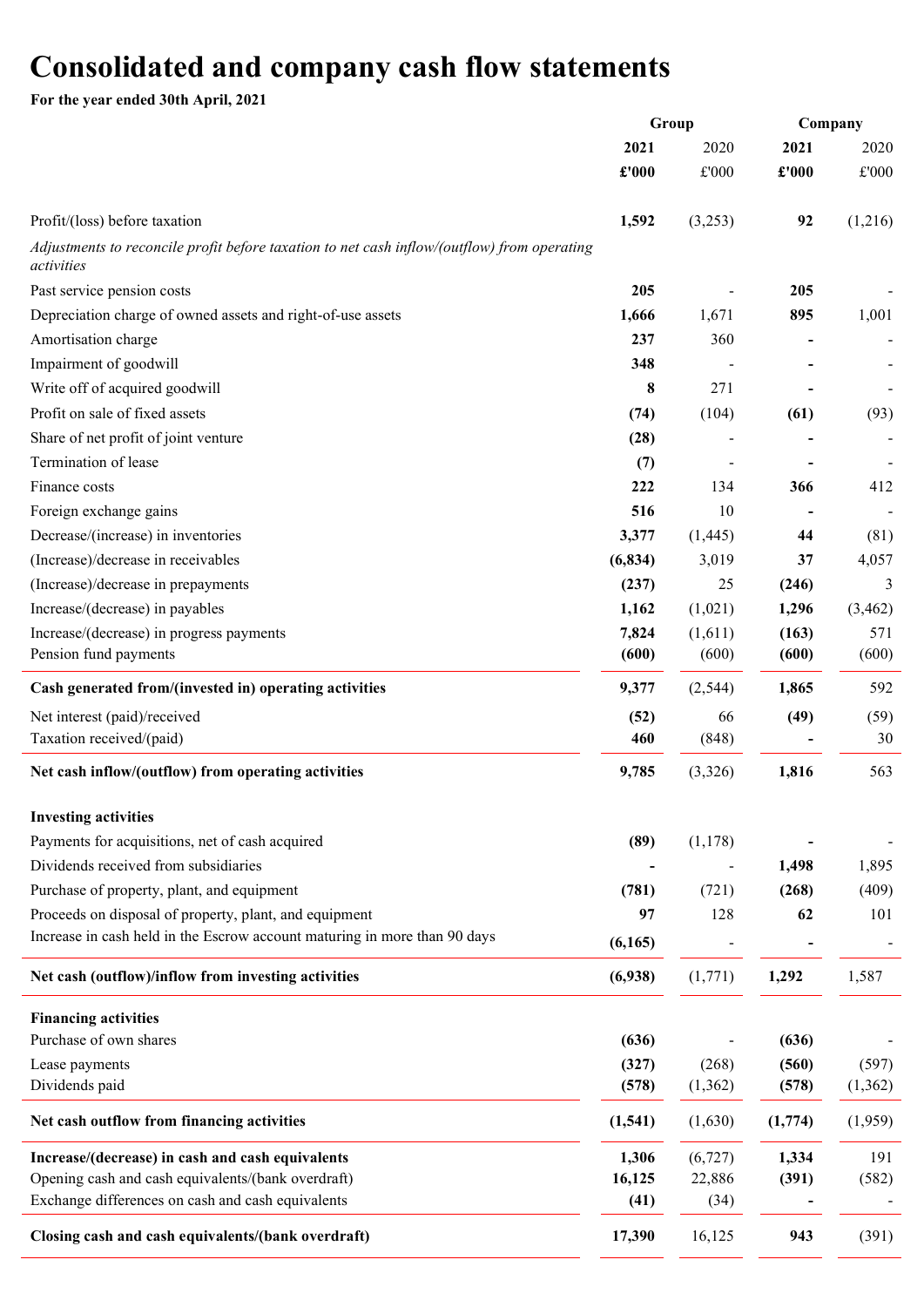The financial information set out above does not constitute the Company's statutory accounts for the periods ended 30<sup>th</sup> April, 2021 or 30th April, 2020 but is derived from those accounts. Statutory accounts for 2020 have been delivered to the Registrar of Companies, and those for 2021 will be delivered following the Company's Annual General Meeting. The auditors have reported on those accounts; their reports were unqualified and did not contain a statement under section 498 (2) or (3) of the Companies Act 2006.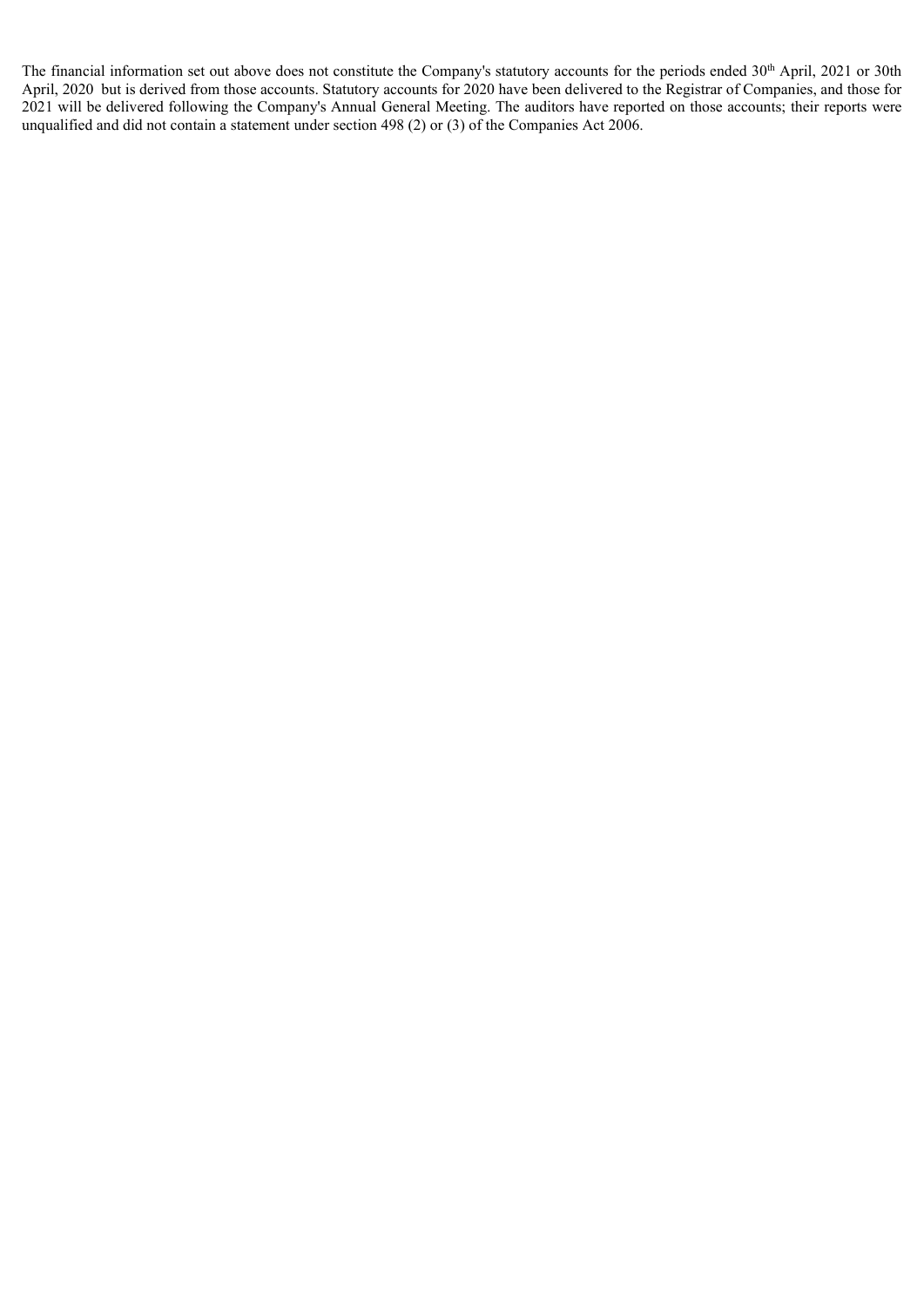#### 1. Segment information

The following table presents revenue and profit and certain assets and liability information regarding the Group's divisions for the years ended 30th April, 2021 and 30th April, 2020. The reporting format is determined by the differences in manufacture and services provided by the Group. The 'Defence' division is engaged in the design, manufacture, and service of defence equipment. The 'Forgings' division is engaged in the manufacture of forgings. The 'Petrol Station Superstructures' division is engaged in the design, manufacture, construction, branding, maintenance, and restyling of petrol station superstructures. The 'Corporate Branding' division is engaged in the design, manufacture, installation, and service of corporate brandings.

Management monitors the operating results of its business units separately for the purpose of making decisions about resource allocation and performance assessment. Group financing (including finance costs and finance revenue) and income taxes are managed on a group basis and are not allocated to operating segments.

|                                                                  | 'Defence' |                | 'Forgings' |        | 'Petrol Station<br>Superstructures' |                 | 'Corporate<br>Branding' |                 | Total            |                  |
|------------------------------------------------------------------|-----------|----------------|------------|--------|-------------------------------------|-----------------|-------------------------|-----------------|------------------|------------------|
|                                                                  | 2021      | 2020           | 2021       | 2020   | 2021                                | 2020            | 2021                    | 2020            | 2021             | 2020             |
|                                                                  | £'000     | £'000          | £'000      | £'000  | £'000                               | £'000           | £'000                   | £'000           | £'000            | $\pounds 000$    |
| <b>Segmental revenue</b><br>Total revenue                        |           |                |            |        |                                     |                 |                         |                 |                  |                  |
| Revenue from other segments                                      | 27,078    | 23,464         | 9,970      | 11,482 | 11,774<br>(145)                     | 12,296<br>(386) | 12,972<br>(110)         | 14,420<br>(123) | 61,794<br>(255)  | 61,662<br>(509)  |
| Revenue from external customers                                  | 27,078    | 23,464         | 9,970      | 11,482 | 11,629                              | 11,910          | 12,862                  | 14,297          | 61,539           | 61,153           |
| <b>Segment result</b>                                            |           |                |            |        |                                     |                 |                         |                 |                  |                  |
| Operating profit/(loss)<br>Share of net profit of joint venture  | 2,570     | (289)          | 425        | (340)  | 448                                 | 3               | (1,657)                 | (2, 493)        | 1,786<br>28      | (3,119)          |
| Net finance costs                                                |           |                |            |        |                                     |                 |                         |                 | (222)            | (134)            |
| Profit/(loss) before taxation<br>Taxation                        |           |                |            |        |                                     |                 |                         |                 | 1,592<br>(415)   | (3,253)<br>762   |
| Profit/(loss) for the year                                       |           |                |            |        |                                     |                 |                         |                 | 1,177            | (2, 491)         |
| <b>Segmental assets</b>                                          |           |                |            |        |                                     |                 |                         |                 |                  |                  |
| Assets attributable to segments<br>Unallocated assets*           | 35,414    | 26,666         | 4,066      | 3,570  | 8,492                               | 8,382           | 8,468                   | 10,740          | 56,440<br>17,952 | 49,358<br>17,047 |
| Total assets                                                     |           |                |            |        |                                     |                 |                         |                 | 74,392           | 66,405           |
| <b>Segmental liabilities</b>                                     |           |                |            |        |                                     |                 |                         |                 |                  |                  |
| Liabilities attributable to segments<br>Unallocated liabilities* | 24,795    | 16,639         | 2,445      | 1,285  | 2,970                               | 2,274           | 3,510                   | 4,922           | 33,720<br>9,636  | 25,120<br>11,157 |
| <b>Total liabilities</b>                                         |           |                |            |        |                                     |                 |                         |                 | 43,356           | 36,277           |
| Other segmental information                                      |           |                |            |        |                                     |                 |                         |                 |                  |                  |
| Capital expenditure                                              | 440       | 80             | 24         | 62     | 131                                 | 293             | 186                     | 286             | 781              | 721              |
| Depreciation                                                     | 176       | 222            | 545        | 620    | 377                                 | 346             | 263                     | 235             | 1,361            | 1,423            |
| Amortisation                                                     |           | $\overline{a}$ |            |        | 55                                  | 180             | 182                     | 180             | 237              | 360              |
| Impairment                                                       |           | $\overline{a}$ |            |        |                                     | $\overline{a}$  | 348                     | $\overline{a}$  | 348              |                  |

\* Unallocated assets include certain fixed assets (including all UK properties), current assets and deferred income tax assets. Unallocated liabilities include the defined pension benefit scheme liability, the deferred income tax liability, and certain current liabilities.

Assets and liabilities attributable to segments comprise the assets and liabilities of each segment adjusted to reflect the elimination of the cost of investment in subsidiaries and the provision of financing loans provided by MS INTERNATIONAL plc.

Revenue between segments is determined on an arm's length basis. Segment results, assets, and liabilities include items directly attributable to the segment as well as those that can be allocated on a reasonable basis.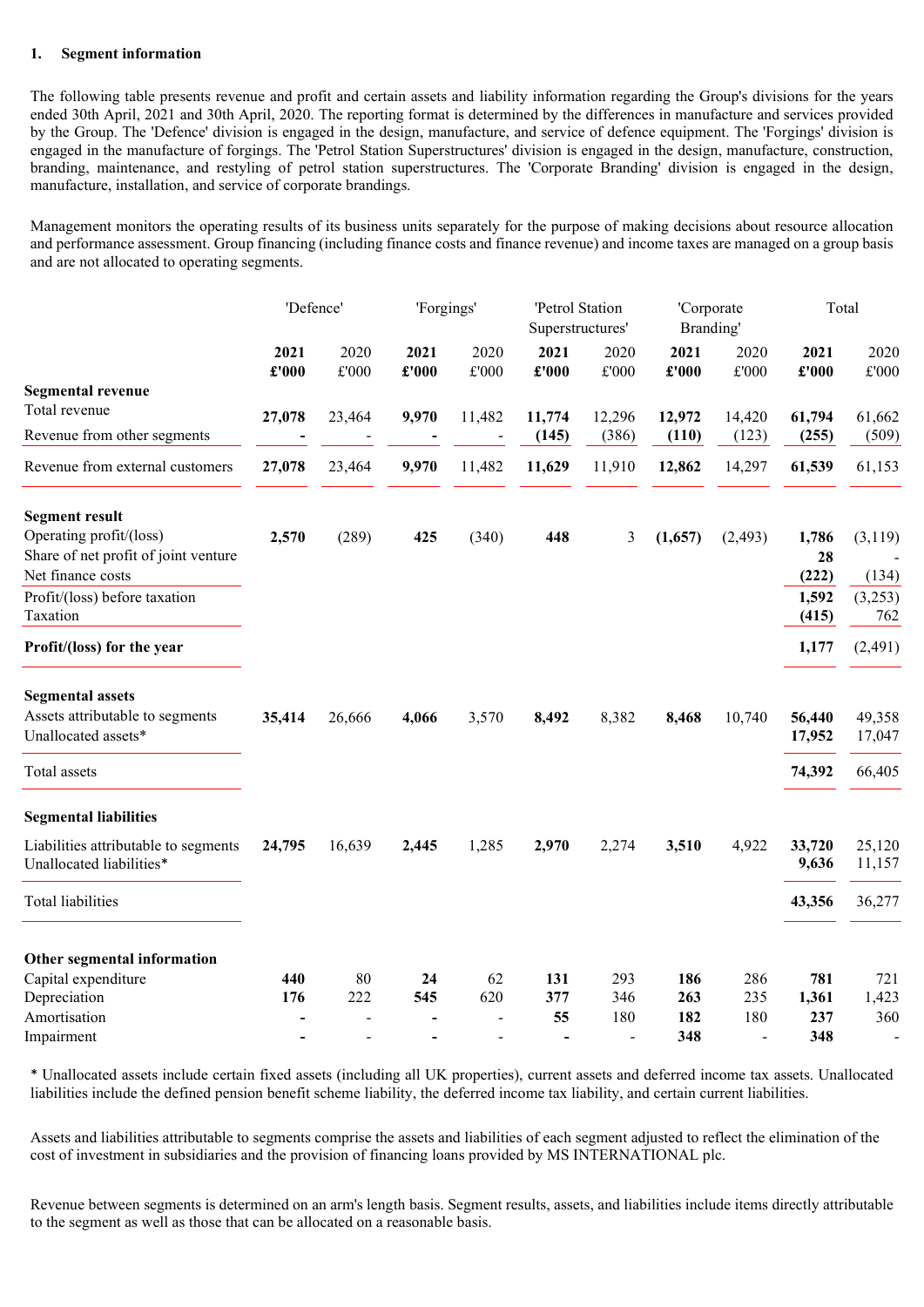### Geographical analysis

The following table presents revenue and expenditure and certain assets and liabilities information by geographical segment for the years ended 30th April, 2021 and 30th April, 2020. The Group's geographical segments are based on the location of the Group's assets.

|                            |        | United Kingdom         |               | Europe |                          | Americas                 |        | Total  |       |
|----------------------------|--------|------------------------|---------------|--------|--------------------------|--------------------------|--------|--------|-------|
|                            | 2021   | 2020<br>£'000<br>£'000 | 2021<br>£'000 | 2020   | 2021                     | 2020                     | 2021   | 2020   |       |
|                            |        |                        |               |        | £'000                    | £'000                    | £'000  | £'000  | £'000 |
| External revenue by origin | 41.191 | 39,191                 | 12,987        | 14,538 | 7.361                    | 7.424                    | 61,539 | 61,153 |       |
| Non-current assets         | 17,373 | 17,803                 | 3,706         | 5,017  | 3.764                    | 4,520                    | 24,843 | 27,340 |       |
| Current assets             | 39,457 | 29,004                 | 6,899         | 8,378  | 3,193                    | 1,683                    | 49,549 | 39,065 |       |
| Liabilities                | 32,516 | 30,473                 | 3,729         | 5,051  | 7,111                    | 753                      | 43,356 | 36,277 |       |
| Capital expenditure        | 644    | 477                    | 137           | 244    | $\overline{\phantom{0}}$ | $\overline{\phantom{0}}$ | 781    | 721    |       |

Revenue disaggregated by destination is shown as follows:

|                     |        | 2021          |        | 2020 |
|---------------------|--------|---------------|--------|------|
|                     | £'000  | $\frac{6}{9}$ | £'000  | $\%$ |
| United Kingdom      | 22,259 | 36%           | 21,036 | 34%  |
| Europe              | 26,574 | 43%           | 30,748 | 50%  |
| USA & South America | 7,361  | 12%           | 8,401  | 14%  |
| Rest of World       | 5,345  | 9%            | 968    | 2%   |
| Total revenue       | 61,539 | 100%          | 61,153 | 100% |

The Group's largest customer, which is reported in the 'Defence' division, contributed 14.9% to the Group's revenue (2020: 20.7% in the 'Defence' division). Only one other customer, also in the 'Defence' division, contributed more than 10% to the Group's revenue with a contribution of 11.3% (2020: 13.0% in the 'Defence' division).

#### 2. Employee information

The average number of employees, including executive directors, during the year was as follows:

|                | 2021          | 2020   |
|----------------|---------------|--------|
|                | <b>Number</b> | Number |
| Production     | 243           | 252    |
| Technical      | 72            | 66     |
| Distribution   | 32            | 45     |
| Administration | 96            | 85     |
|                | 443           | 448    |

#### (a) Staff costs

Including executive directors, employment costs were as follows:

| £'000                    |
|--------------------------|
| 17,133                   |
| (240)                    |
| 2,629                    |
| 870                      |
| $\overline{\phantom{0}}$ |
| 20,392                   |
|                          |

The Coronavirus job retention scheme income has been received in the following countries:

2021 2020 £'000 £'000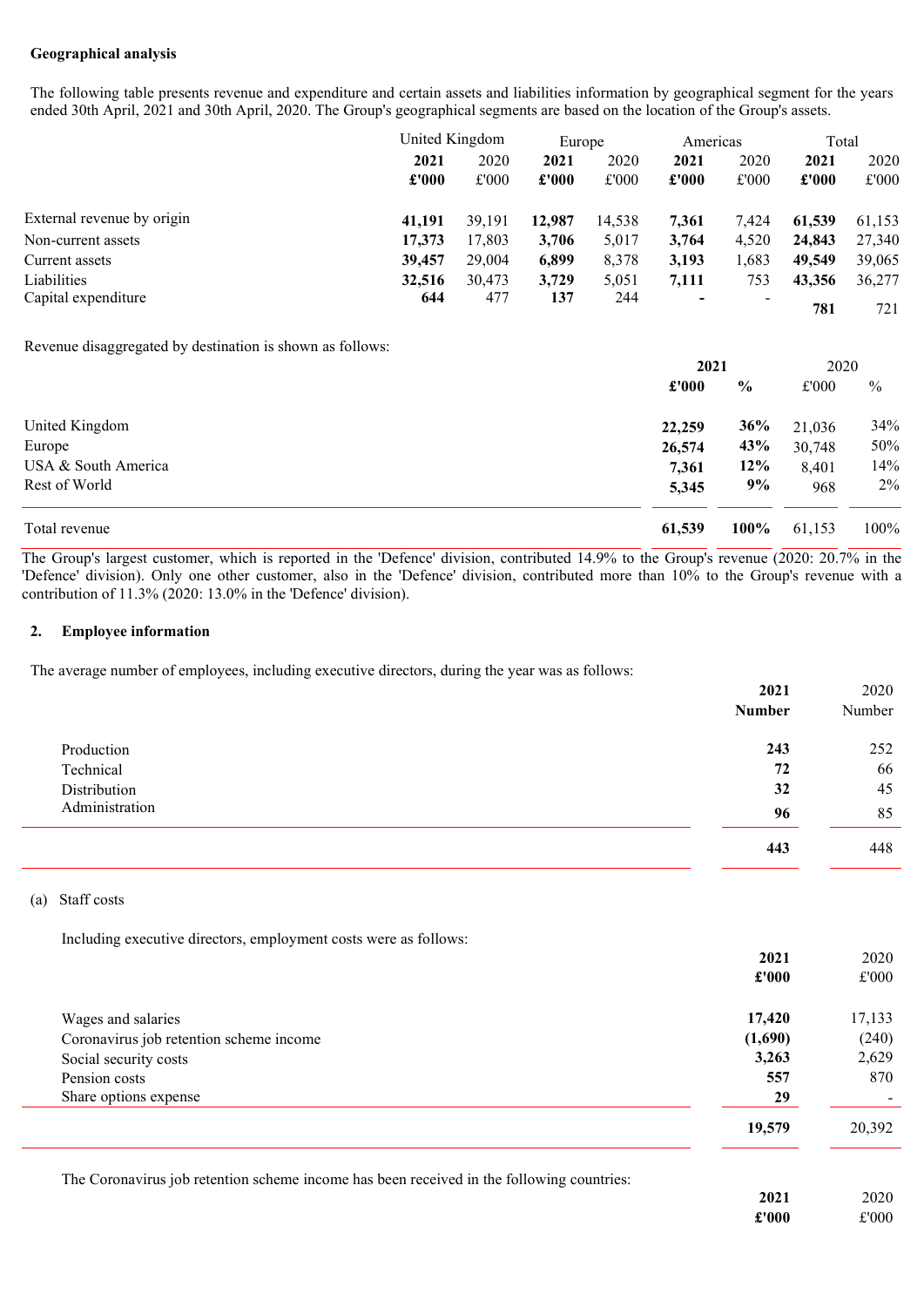| UK<br>The Netherlands                             | 313<br>1,113<br>254 | 240                   |
|---------------------------------------------------|---------------------|-----------------------|
| <b>USA</b><br>Poland                              | 10                  |                       |
|                                                   | 1,690               | 240                   |
|                                                   |                     |                       |
| Directors' emoluments<br>(b)                      |                     |                       |
|                                                   | 2021                | 2020                  |
|                                                   | £'000               | $\pounds 000$         |
| Aggregate directors' emoluments                   | 1,570               | 1,300                 |
| Pension contributions                             | 42                  | 33                    |
| Share option expense                              | 13                  |                       |
|                                                   | 1,625               | 1,333                 |
| <b>Taxation</b><br>3.<br>(a)                      |                     |                       |
|                                                   |                     |                       |
| The charge for taxation comprises:                |                     |                       |
|                                                   | 2021<br>£'000       | 2020<br>$\pounds 000$ |
| <b>Current tax</b>                                |                     |                       |
| United Kingdom corporation tax                    | 410                 | (510)                 |
| Adjustments in respect of previous years          | 25                  | 165                   |
| Foreign corporation tax                           | 30                  | (203)                 |
| Group current tax expense/(credit)                | 465                 | (548)                 |
| Deferred tax                                      |                     |                       |
| Origination and reversal of temporary differences | (40)                | (95)                  |
| Adjustments in respect of previous years          | (10)                | (153)                 |
| Difference in applicable tax rate                 |                     | 34                    |
| Group deferred tax credit                         | (50)                | (214)                 |
| Total tax expense/(credit) on profit/(loss)       | 415                 | (762)                 |
|                                                   |                     |                       |

Tax relating to items charged or credited to other comprehensive income:

## Deferred tax charged/(credited) through other comprehensive income

| Deferred tax on measurement gains on pension scheme current year   | (230) | 545   |
|--------------------------------------------------------------------|-------|-------|
| Deferred tax on revaluation surplus on land and buildings          |       | (110) |
| Deferred tax in the Consolidated statement of comprehensive income | (230) | 435   |

## (b) Factors affecting the tax charge for the year

The tax charge/(credit) assessed for the year is higher than (2020: lower than) the standard rate of corporation tax in the UK of 19% (2020 - 19%). The differences are explained below:

|                                                                                  | 2021<br>£'000 | 2020<br>£'000 |
|----------------------------------------------------------------------------------|---------------|---------------|
| Profit/(loss) before tax                                                         | 1.592         | (3,253)       |
| Profit/(loss) multiplied by standard rate of corporation tax of 19% (2020 - 19%) | 302           | (618)         |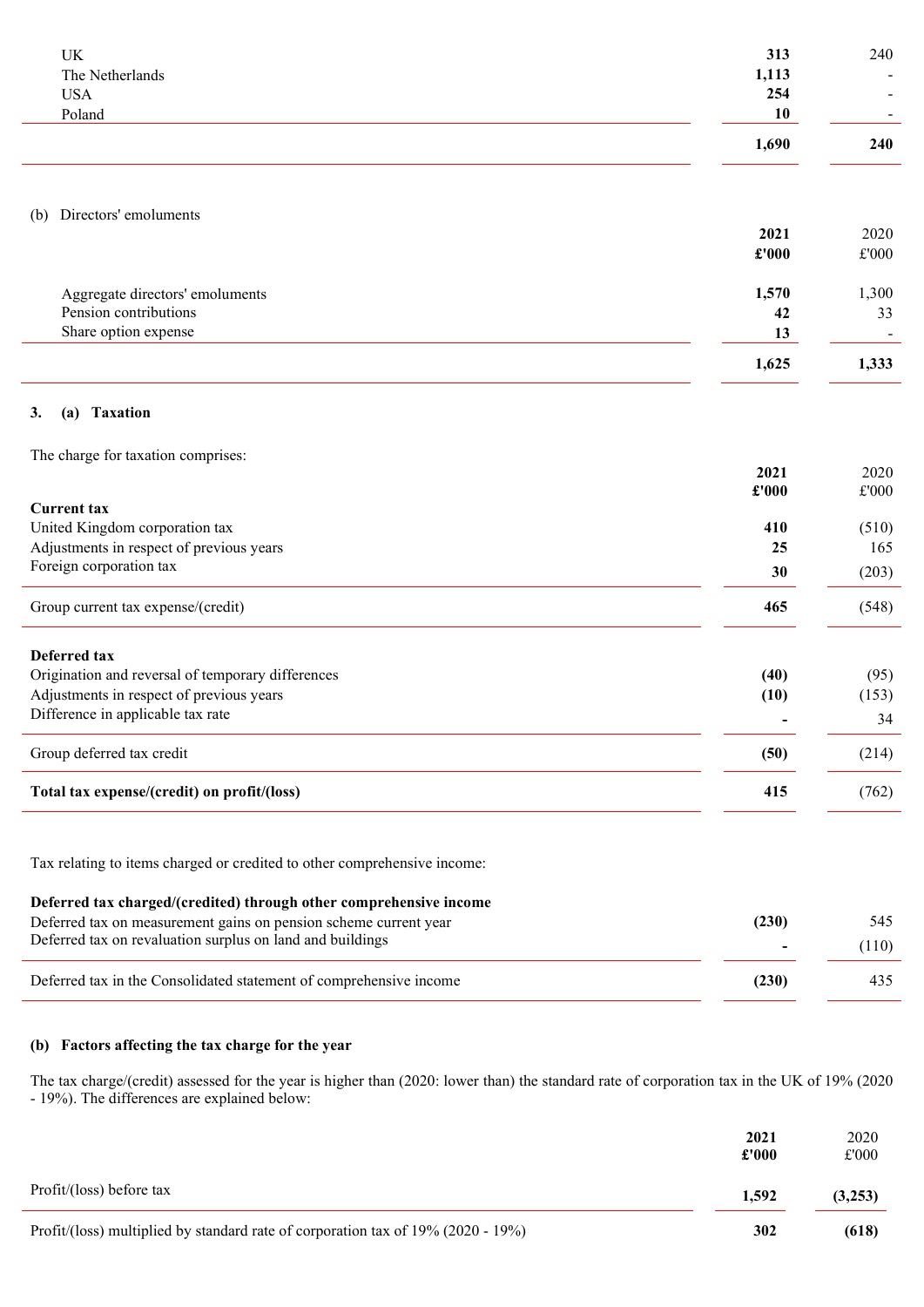| Effects of:                                                      |       |            |
|------------------------------------------------------------------|-------|------------|
| Expenses not deductible for tax purposes                         | (164) | (420)      |
| Adjustments in respect of overseas tax rates                     | 262   | <b>230</b> |
| Current tax adjustment in respect of previous years              | 25    | 165        |
| Deferred tax adjustment in respect of previous years             | (10)  | (153)      |
| Deferred tax adjustment in respect of different applicable rates |       | 34         |
| Total taxation expense/(credit) for the year                     | 415   | (762)      |
|                                                                  |       |            |

### (c) Factors affecting future tax charge

The March 2021 Budget announced an increase in the UK standard rate of corporation tax to 25% from 1st April, 2023. The legislation received Royal Assent on 10th June, 2021 so was substantively enacted after the reporting date. Deferred tax at 30th April, 2021 has therefore been provided at 19%.

The overall effect of the forthcoming increase in the main UK corporation tax rate to 25%, had it been enacted at the reporting date, would have led to an increase in the deferred tax asset of approximately £510,000 and an increase in the deferred tax liability of approximately £450,000. The increase in the main rate of UK corporation tax from April 2023 is unlikely to have a material effect on the annual tax charge in the Group's accounts arising from the reversal of timing differences recognised through the consolidated income statement.

Deferred tax in relation to intangibles recognised on the acquisition of 'MSI-Sign Group B.V.' has been provided at 25%, being the main corporation tax rate in The Netherlands.

#### 4. Earnings per share

The calculation of basic earnings per share of 7.2p (2020 - loss per share of 15.1p) is based on the profit for the year attributable to equity holders of the parent of £1,177,000 (2020 - loss of £2,491,000) and on a weighted average number of ordinary shares in issue of 16,342,816 (2020 - 16,504,491). At 30th April, 2020 there were 380,000 (2020 - 400,000) potentially dilutive shares on option with a weighted average effect of 391,667 (2020 - 400,000) giving a diluted earnings per share of 7.0p (2020 - loss per share of 15.1p).

|                                                                                      | 2021        | 2020        |
|--------------------------------------------------------------------------------------|-------------|-------------|
| Number of ordinary shares in issue at start of the year                              | 18,396,073  | 18,396,073  |
| Cancellation of ordinary shares during the year                                      | (555,000)   |             |
| Number of ordinary shares in issue at the end of the year                            | 17,841,073  | 18,396,073  |
| Weighted average number of shares in issue                                           | 18,234,198  | 18,396,073  |
| Less weighted average number of shared held in the ESOT                              | (245, 048)  | (245, 048)  |
| Less weighted average number of shares purchased by the Company                      | (1,646,334) | (1,646,334) |
| Weighted average number of shares to be used in basic EPS calculation                | 16,342,816  | 16,504,691  |
| Weighted average number of the $380,000(2020 - 400,000)$ potentially dilutive shares | 391,667     | 400,000     |
| Weighted average diluted shares                                                      | 16,734,483  | 16,904,691  |
| Profit/(loss) for the year attributable to equity holders to the parent in £         | 1,177,000   | (2,491,000) |
| Basic earnings/(loss) per share                                                      | 7.2p        | (15.1p)     |
| Diluted earnings/(loss) per share                                                    | 7.0p        | (15.1p)     |

The prior year diluted loss per share is the same as the basic loss per share as the impact of potential dilutive shares is anti-dilutive and therefore not recognised.

| Dividends paid and proposed<br>5.               | 2021<br>£'000 | 2020<br>£'000 |
|-------------------------------------------------|---------------|---------------|
| Declared and paid during the year               |               |               |
| Final dividend for 2020: 1.75p (2019 - 6.50p)   | 289           | 1.073         |
| Interim dividend for 2021: 1.75p (2020 - 1.75p) | 289           | 289           |
|                                                 | 578           | .362          |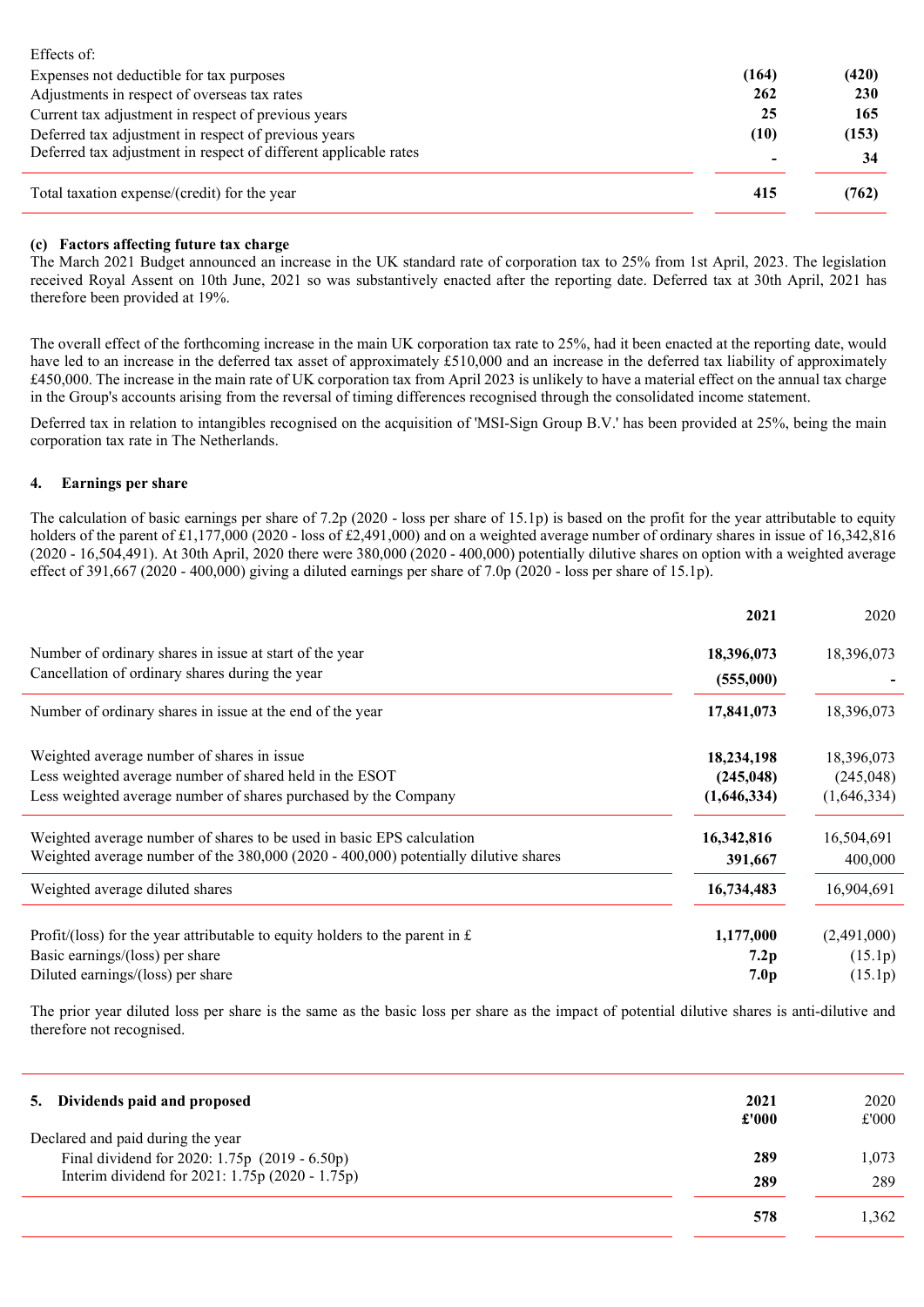Proposed for approval by shareholders at the AGM Final dividend for 2021: 6.5p (2020 - 1.75p) 1,073 289

### 6. Trade and other receivables

|                                                                 | Group |                          | Company |        |
|-----------------------------------------------------------------|-------|--------------------------|---------|--------|
|                                                                 | 2021  | 2020                     | 2021    | 2020   |
|                                                                 | £'000 | £'000                    | £'000   | £'000  |
| Trade receivables (net of allowance for expected credit losses) | 8,764 | 4,413                    | 2,184   | 932    |
| Amounts owed by subsidiary undertakings                         |       | $\overline{\phantom{a}}$ | 13,872  | 14,422 |
| Amounts owed by joint venture                                   | 150   | $\overline{\phantom{a}}$ |         | -      |
| Other receivables                                               | 455   | 176                      | 79      | 79     |
|                                                                 | 9,369 | 4,589                    | 16.135  | 15,433 |

(a) Trade receivables are denominated in the following currencies:

|                  | Group |       | Company                  |                |
|------------------|-------|-------|--------------------------|----------------|
|                  | 2021  | 2020  | 2021                     | 2020           |
|                  | £'000 | £'000 |                          | £'000          |
| Sterling         | 6,112 | 1,551 | 1,675                    | 838            |
| Euro             | 1,692 | 2,319 | 509                      | 94             |
| US dollar        | 695   | 349   | $\overline{\phantom{0}}$ | $\sim$         |
| Other currencies | 265   | 194   | $\blacksquare$           | $\blacksquare$ |
|                  | 8,764 | 4,413 | 2,184                    | 932            |

Trade receivables are non-interest bearing and are generally on 30 day terms and are shown net of provision for impairment. The aged analysis of trade receivables after impairment is as follows:

| Group | Total | Not past due | $\leq$ 30 days | $30-60$ days | $60-90$ days | $> 90$ days |
|-------|-------|--------------|----------------|--------------|--------------|-------------|
|       | £'000 | £'000        | £'000          | £'000        | £'000        | £'000       |
| 2021  | 8.764 | 7.268        | 1.381          | 102          | 28           | (15)        |
| 2020  | 4.413 | 2.745        | 343            | 211          | 327          | 787         |

As at 30th April, 2021 trade receivables at a nominal value of £43,000 (2020 - £109,000) were impaired and fully provided. Bad debts of £81,000 (2020 - £62,000) were recovered and bad debts of £16,000 (2020 - £68,000) were incurred.

| Company | Total | Not past due | $\leq$ 30 days | $30-60$ days | $60-90$ days             | $> 90$ days |
|---------|-------|--------------|----------------|--------------|--------------------------|-------------|
|         | £'000 | £'000        | £'000          | £'000        | £'000                    | £'000       |
| 2021    | 2.184 | 2.033        | 122            | 28           | $\overline{\phantom{0}}$ |             |
| 2020    | 932   | 865          |                |              |                          |             |

As at 30th April, 2021 trade receivables at a nominal value of £11,000 (2020 - £73,000) were impaired and fully provided. Bad debts of £69,000 (2020 - £33,000) were recovered and bad debts of £7,000 (2020 - £55,000) were incurred.

### (c) Intercompany receivables

All amounts due from Group companies are repayable on demand and are not charged interest. The majority of intercompany balances are to group entities with liquid assets and are capable of being repaid on demand. There has been no impairment recognised on intercompany receivables (2020 - £nil).

There are loans to 'MS INTERNATIONAL Estates Limited', which although repayable on demand, are supported by properties which will not be immediately realisable. The directors have assessed the likelihood of default and the loss in the event of default as well as the balance at the reporting date and conclude that there is no material impairment of the receivable.

The amounts receivable at the reporting date can be categorised as:

| 2021  | 2020  |
|-------|-------|
| £'000 | £'000 |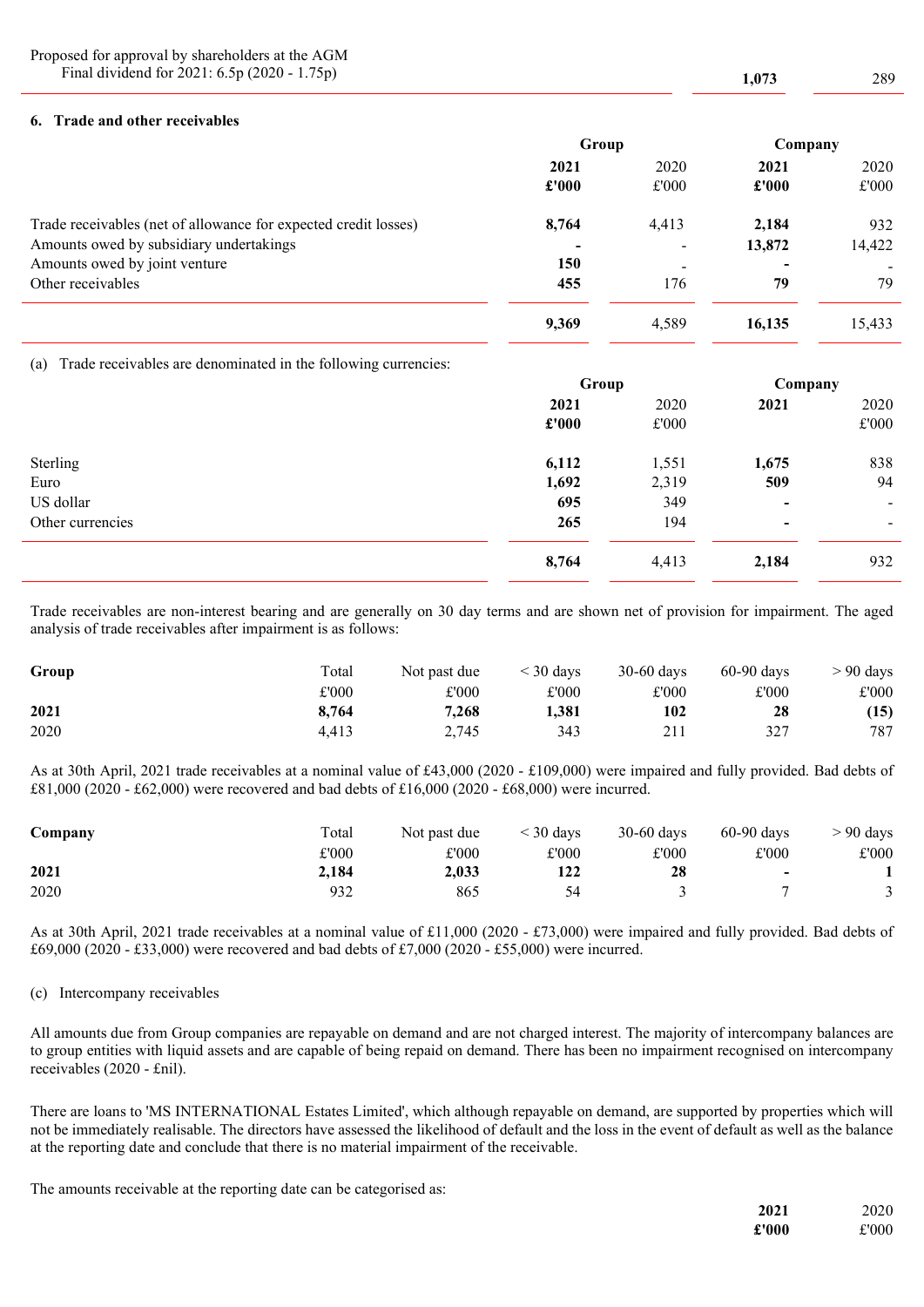| Amounts due from companies backed by liquid assets  |        | 7.530  |
|-----------------------------------------------------|--------|--------|
| Amounts due from 'MS INTERNATIONAL Estates Limited' |        | 6.892  |
|                                                     | 13.872 | 14.422 |

### 7. Cash and cash equivalents / bank overdraft

|                                                                | Group  |                          | Company |       |
|----------------------------------------------------------------|--------|--------------------------|---------|-------|
|                                                                | 2021   | 2020                     | 2021    | 2020  |
|                                                                | £'000  | £'000                    | £'000   | £'000 |
| Cash at bank and in hand                                       | 17,390 | 16,125                   | 943     |       |
| Bank overdraft                                                 |        |                          |         | (391) |
| Cash and cash equivalents                                      | 17,390 | 16,125                   | 943     | (391) |
| Restricted cash held in Escrow - maturing in more than 90 days | 6,165  | $\overline{\phantom{0}}$ |         |       |
| Total cash                                                     | 23,555 | 16,125                   | 943     | (391) |

The balance held in Escrow provides security to Lloyds Bank plc in respect of any guarantees, indemnities, and performance bonds given by the group in the ordinary course of business.

### 8. Net funds

| <b>Analysis of net funds</b>   | Group          |                          | Company                  |                          |
|--------------------------------|----------------|--------------------------|--------------------------|--------------------------|
|                                | 2021           | 2020                     | 2021                     | 2020                     |
|                                | £'000          | £'000                    | £'000                    | £'000                    |
| Cash and cash equivalents      | 17,390         | 16,125                   | 943                      | $\blacksquare$           |
| Bank overdraft                 | $\blacksquare$ | $\overline{\phantom{0}}$ | $\overline{\phantom{a}}$ | (391)                    |
| Restricted cash held in Escrow | 6,165          | $\overline{\phantom{a}}$ | $\blacksquare$           | $\overline{\phantom{0}}$ |
| Lease liabilities              | (545)          | (1,229)                  | (5,609)                  | (5,992)                  |
|                                | 23,010         | 14,896                   | (4,666)                  | (6,383)                  |

## Group movement in net funds

|                                   | Cash/bank<br>overdraft   | <b>Restricted</b><br>cash held in<br><b>Escrow</b> | Lease<br>liabilities | <b>Total</b> |
|-----------------------------------|--------------------------|----------------------------------------------------|----------------------|--------------|
| Net funds as at 27th April, 2019  | 22,886                   |                                                    |                      | 22,886       |
| Recognised on adoption of IFRS 16 |                          |                                                    | (781)                | (781)        |
| Cash flows                        | (6, 727)                 |                                                    | 268                  | (6, 459)     |
| Foreign exchange adjustments      | (34)                     |                                                    | 6                    | (28)         |
| Leases on acquisition             |                          |                                                    | (501)                | (501)        |
| New leases                        |                          |                                                    | (185)                | (185)        |
| Other changes                     | $\overline{\phantom{a}}$ |                                                    | (36)                 | (36)         |
| Net funds as at 30th April, 2020  | 16,125                   | $\overline{\phantom{a}}$                           | (1,229)              | 14,896       |
| Cash flows                        | 1,306                    | 6,165                                              | 327                  | 7,798        |
| Foreign exchange adjustments      | (41)                     |                                                    | (16)                 | (57)         |
| Lease cancellation                |                          |                                                    | 402                  | 402          |
| Other changes                     |                          |                                                    | (29)                 | (29)         |
| Net funds as at 30th April, 2021  | 17,390                   | 6,165                                              | (545)                | 23,010       |

Company movement in net funds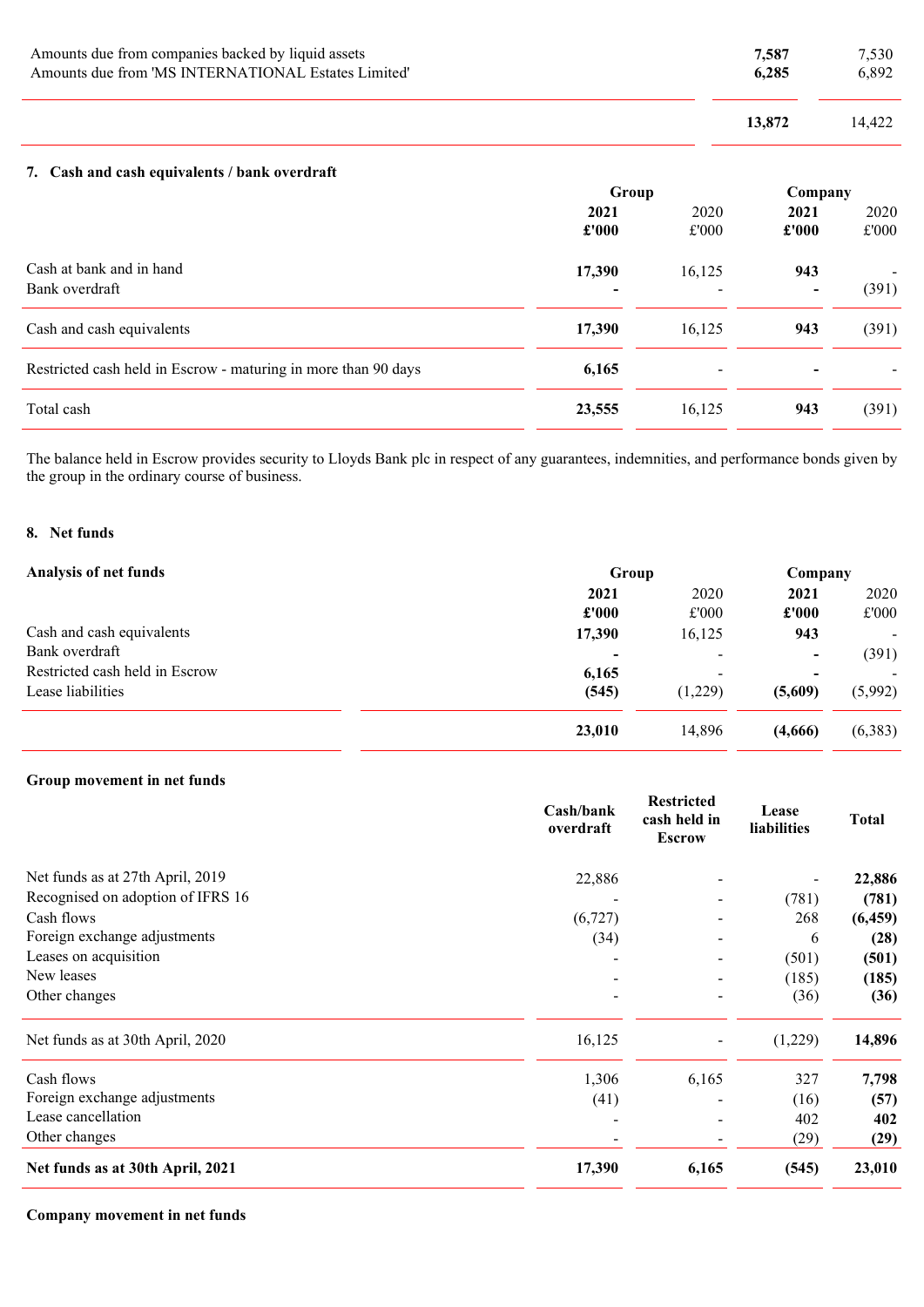|                                   | Cash/bank<br>overdraft       | <b>Restricted</b><br>cash held in<br><b>Escrow</b> | Lease<br>liabilities | <b>Total</b> |
|-----------------------------------|------------------------------|----------------------------------------------------|----------------------|--------------|
| Net funds as at 27th April, 2019  | (582)                        | $\blacksquare$                                     |                      | (582)        |
| Recognised on adoption of IFRS 16 |                              | -                                                  | (6,400)              | (6,400)      |
| Cash flows                        | 191                          | $\overline{\phantom{a}}$                           | 597                  | 788          |
| Other changes                     | $\qquad \qquad \blacksquare$ | $\overline{\phantom{0}}$                           | (189)                | (189)        |
| Net funds as at 30th April, 2020  | (391)                        | $\overline{\phantom{a}}$                           | (5,992)              | (6, 383)     |
| Cash flows                        | 1,334                        | $\blacksquare$                                     | 560                  | 1,894        |
| Other changes                     |                              | $\overline{\phantom{a}}$                           | (177)                | (177)        |
| Net funds as at 30th April, 2021  | 943                          | -                                                  | (5,609)              | (4,666)      |

### 9. Reserves

#### Share capital

The balance classified as share capital includes the nominal value on issue of the Company's equity share capital, comprising 10p ordinary shares.

#### Capital redemption reserve

The balance classified as capital redemption reserve represents the nominal value of issued share capital of the Company, repurchased.

#### Other reserves

Following the transfer of assets held at valuation by the Company to a subsidiary company, a reserve has been created which is nondistributable. This is equal to the revaluation reserve previously arising.

Additionally, it includes the non-distributable retained reserve for the revaluation reserve previously showing in the Company for properties now transferred to other members of the Group.

### Revaluation reserve

The asset revaluation reserve is used to record increases in the fair value of land and buildings and decreases to the extent that such decrease relates to an increase on the same assets previously recognised in equity.

#### Special reserve

The special reserve is a distributable reserve created following the cancellation of a share premium account by way of court order in March 1993.

#### Currency translation reserve

The foreign currency translation reserve is used to record exchange differences arising from the translation of the financial statements of foreign subsidiaries. It is also used to record the effect of hedging net investments in foreign operations.

#### Treasury shares

|                                | 2021  | 2020  |
|--------------------------------|-------|-------|
|                                | £'000 | £'000 |
| Employee Share Ownership Trust | 100   | 100   |
| Shares in treasury (see below) | 2,689 | 2,959 |
|                                | 2,789 | 3,059 |

During 1991 the Company established an Employee Share Ownership Trust ("ESOT"). The trustee of the ESOT is Appleby Trust (Jersey) Ltd, an independent company registered in Jersey. The ESOT provides for the issue of options over ordinary shares in the Company to Group employees, including executive directors, at the discretion of the Remuneration Committee.